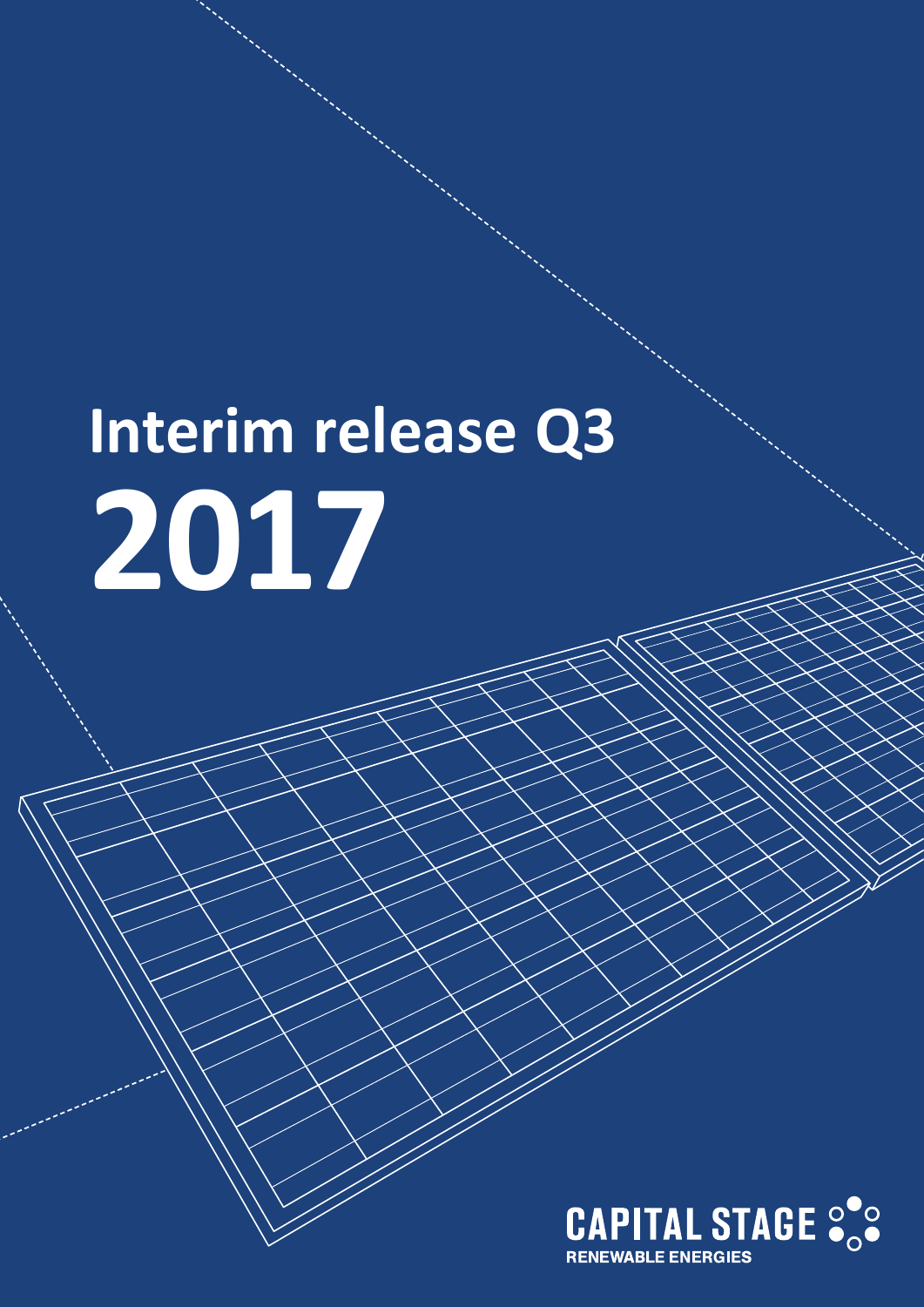### Dear Shareholders, Ladies and Gentlemen,

Capital Stage AG has continued its successful growth trajectory in the first nine months of 2017. At the same time, we were able to achieve several milestones for our company during the reporting period: these include the complete takeover of CHORUS Clean Energy AG (CHORUS) via a squeeze-out process in August 2017, the successful placement of a hybrid convertible bond in September 2017 and the significant expansion of our portfolio – which consists of our own solar and wind parks as well as those we manage for third parties as part of our Asset Management segment – to a total generation capacity of now more than 1.4 gigawatts.

These acquisitions, the complete takeover of CHORUS and a higher level of sunshine resulted in us being able to record significant growth in all important operating earnings figures in first nine months of the current financial year. Our revenues therefore increased from EUR 107.5 million in the same period of the previous year to nearly EUR 180 million, which corresponds to an increase of 67 per cent. Compared to the same period in the previous year, our operating earnings before interest, taxes, depreciation and amortisation (EBITDA) increased significantly by some 66 per cent from EUR 85.6 million to EUR 142.2 million. We even managed to increase EBIT by 64 per cent to approximately EUR 93.3 million. As of the reporting date, cash flow from operations rose by 70 per cent to EUR 118.8 million. Our equity ratio also continued to improve and, as of 30 September 2017, was approximately 28 per cent (31 December 2016: 26 per cent).

We are therefore extremely confident that we will meet our earnings forecast for the 2017 financial year as a whole, which we increased as recently as August 2017. For the 2017 financial year, we still expect revenue of more than EUR 215 million (51 per cent increase compared to the previous year), operating EBITDA of more than EUR 160 million (51 per cent increase compared to the previous year), EBIT of more than EUR 97 million (56 per cent increase compared to the previous year) and cash flow from operating activities of more than EUR 150 million (44 per cent increase compared to the previous year). Our forecast is still based solely on the existing portfolio of solar and wind parks as of August 2017.

With the accession of Dr Dierk Paskert to the position of chairman of the Management Board (CEO) of Capital Stage AG as of 1 September 2017, the company's management team is well equipped to continue the qualitative growth trajectory of the company as well as to take on other strategic topics. The foundation for this has already been laid as of the end of the reporting period: with the successful placement of a hybrid bond with a volume of EUR 97.3 million, we were able to secure additional growth capital at attractive conditions. At the same time, the funds from the bond also strengthen our equity position, because these funds are recognised as equity pursuant to International Financial Reporting Standards (IFRS). As of 30 September 2017, the equity ratio increased to approximately 28 per cent (31 December 2016: 26 per cent).

Furthermore, we announced our strategic partnership with the British company Solarcentury, one of the world's leading developers and operators of solar parks, at the beginning of November 2017. With this partnership, we have already secured exclusive access to solar parks in Europe and abroad with a total generation capacity of some 1.1 gigawatts over the next three years. We remain true to our conservative investment strategy. We have clear, country-specific expectations with regard to yields of the parks and subject them to careful review prior to takeover or acquisition. This strategic partnership puts us in position to increase the generation capacity of our portfolio from its current 1.4 gigawatts to some 2.5 gigawatts by the year 2020.

Over the first nine months of the financial year, our company generated excellent results and is on track. At the same time, we have already laid the foundation for the growth of tomorrow and, for you as an investor, created the greatest possible level of transparency.

Furthermore, the solar and wind parks of Capital Stage AG generated nearly a billion kilowatt-hours of green electricity during the first nine months of the year – which is sufficient to power more than 360,000 homes in Germany and to eliminate over 1.6 million tonnes of harmful  $CO<sub>2</sub>$ .

We would be pleased if you continue to accompany us and Capital Stage AG on its successful course.

Hamburg, November 2017

Management Board

Dial /

C. Dan

Dr. Dierk Paskert Dr. Christoph Husmann Holger Götze CEO CFO COO

11. 9.hr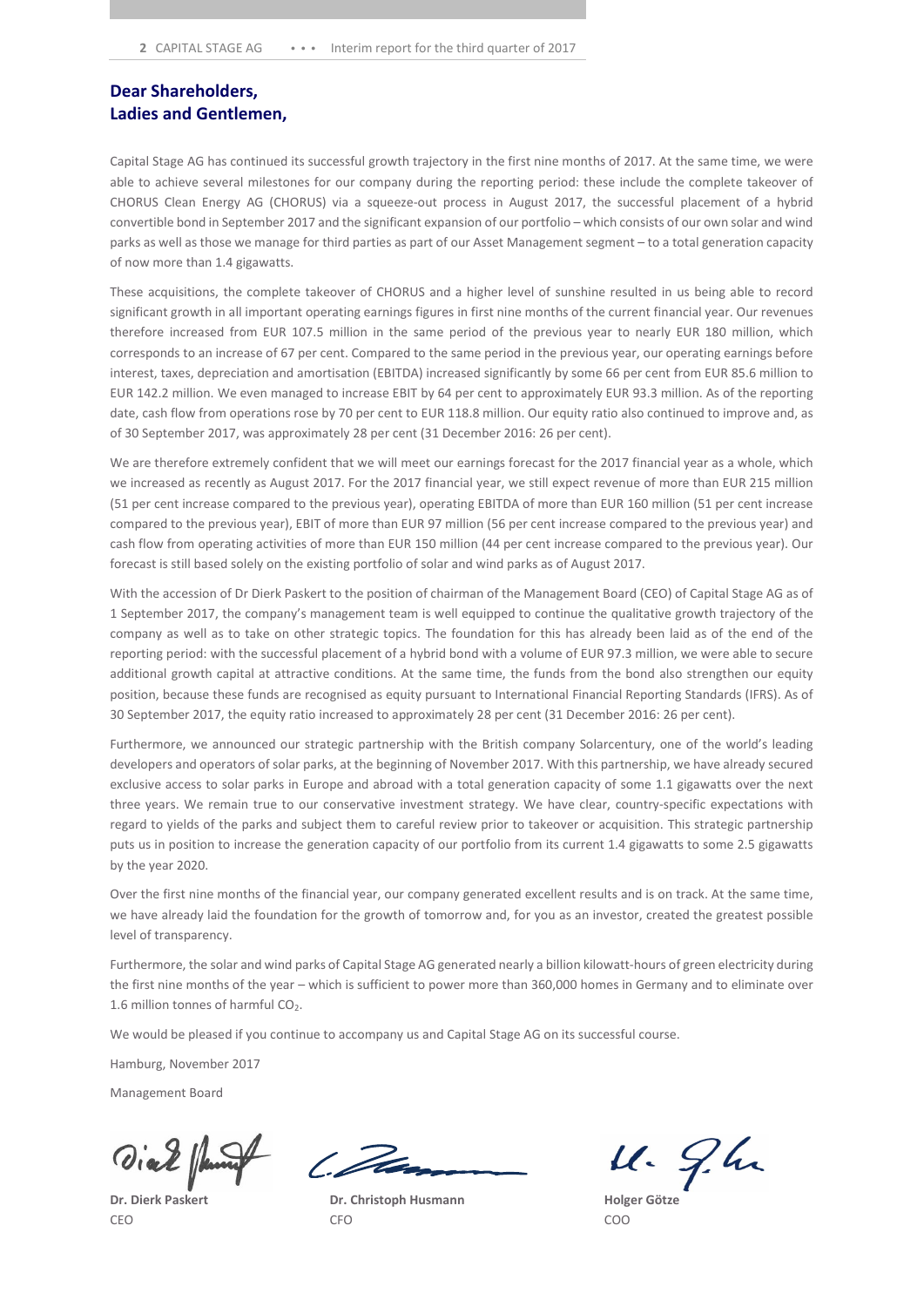# Group operating KPIs\*

| in EUR million                         | 01.01. - 30.09.2017 | 01.01. - 30.09.2016 |
|----------------------------------------|---------------------|---------------------|
| Revenue                                | 179.8               | 107.5               |
| <b>EBITDA</b>                          | 142.1               | 85.6                |
| <b>EBIT</b>                            | 93.3                | 57.0                |
| <b>EBT</b>                             | 54.9                | 31.1                |
| EAT                                    | 47.5                | 28.4                |
| Operating cash flow                    | 118.8               | 69.8                |
| Earnings per share (undiluted, in EUR) | 0.37                | 0.36                |
|                                        |                     |                     |

|                   | 30.09.2017 | 31.12.2016 |
|-------------------|------------|------------|
| Equity**          | 708        | 609        |
| Liabilities       | 1.821      | 1,745      |
| Total assets      | 2,529      | 2,354      |
| Equity ratio in % | 28.0       | 25.9       |

\* The Group operating KPIs are based solely on the company's operating profitability and do not take any IFRS-related valuation effects into account.

\*\* Including non-controlling interests in equity.

#### Note on the quarterly figures

The publication of the results was prepared pursuant to the amended exchange rules for the Frankfurt Stock Exchange from 12 November 2015. This interim statement does not contain a complete interim financial report in accordance with IAS 34 and should therefore only be read in conjunction with the consolidated financial statements as of 31 December 2016 and subsequent publications.

The quarterly figures on the asset, financial and earnings position have been prepared in conformity with International Financial Reporting Standards (IFRS) as applicable within the European Union.

The accounting policies applied are the same as those used for the last year-end consolidated financial statements. We published a detailed description of the methods applied in the notes to the consolidated financial statements for 2016.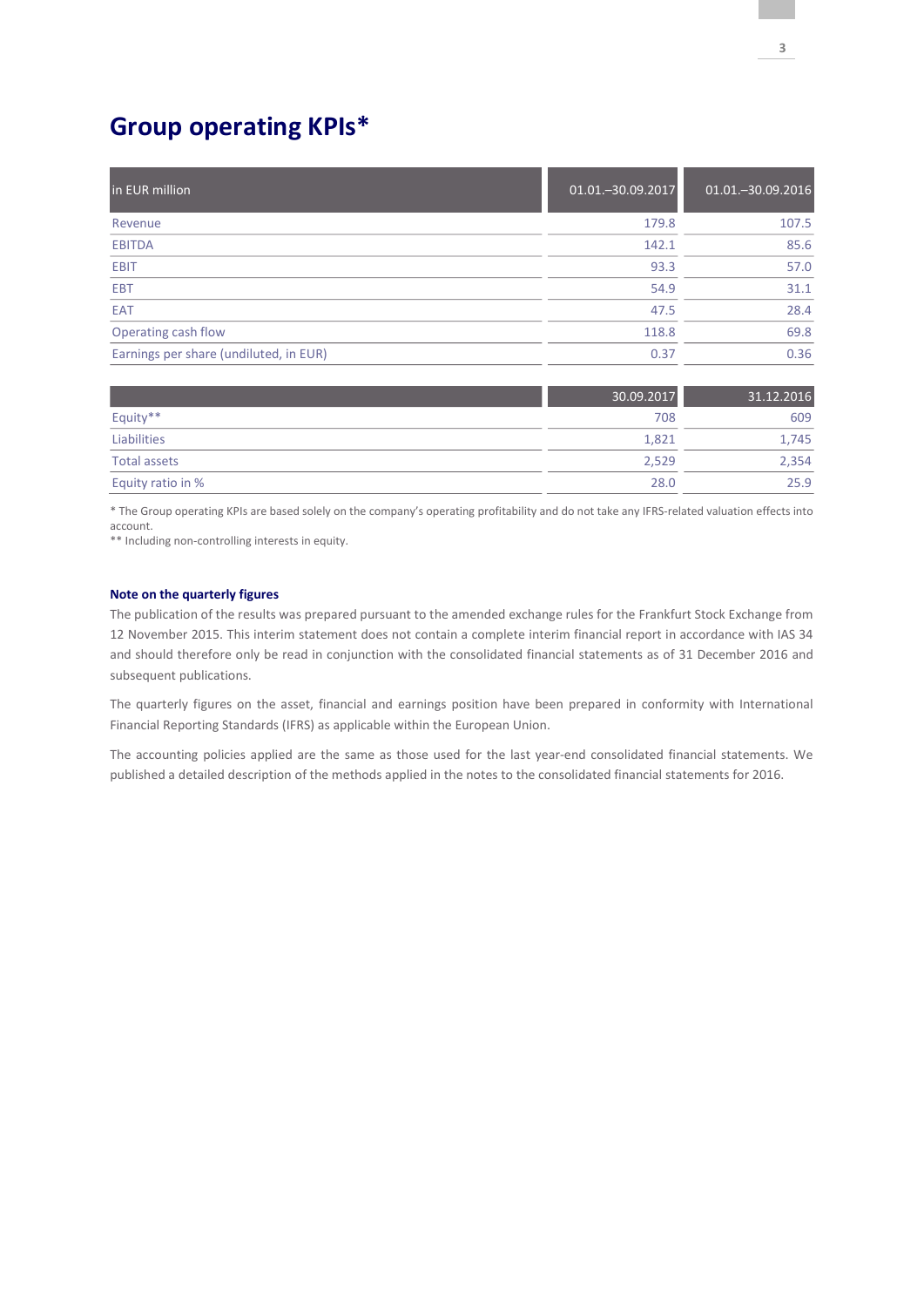## Business activities

#### Business model

Capital Stage AG is listed in the SDAX segment of Deutsche Börse and makes use of the various opportunities offered by the generation of power from renewable energy sources. As an independent operator of environmentally friendly and emissionfree power plant capacities, Capital Stage has continued to expand its generation portfolio since 2009 and is one of Europe's largest independent power producers (IPP) in the renewable energy sector. The Group's core business is the acquisition and operation of solar parks and onshore wind parks. When acquiring new installations, the Group generally focuses on turnkey projects or existing installations with guaranteed feed-in tariffs or long-term power purchase agreements and which are built in geographical regions that stand out due to a stable economic environment and reliable investment and operating conditions. Solar parks and wind parks can therefore generate reliable returns and predictable cash flows.

Moreover, since the takeover of CHORUS Clean Energy AG (hereinafter also referred to as "CHORUS") in October 2016, Capital Stage has offered attractive opportunities for institutional investors to invest in facilities for the production of renewable energies. Asset Management includes all services in this business segment – that is, the initiation of funds and/or the individual design and structuring of other investments for professional investors within the renewable energies sector as well as the operation of the facilities owned by these investors.

Capital Stage currently operates a total of 163 solar parks and 64 wind parks with a capacity of some 1.4 gigawatts in Germany, Italy, France, the United Kingdom, Austria, Finland, Sweden and Denmark. Of those, the Group manages eight solar parks and 34 wind parks with a capacity of 429 megawatts as part of their third-party Asset Management segment.

## Industry-specific underlying conditions

#### Global expansion of renewable energies headed towards record year in 2017

Global expansion of renewable energies continued during the first nine months of 2017 and is headed towards a record year overall. With the Paris climate agreement, which was ratified by nearly 200 countries, coming into effect in November 2016, along with numerous national and supranational programmes for the creation of a low-carbon economy, the expansion and subsidisation of renewable energies remains a global megatrend. Not even the US withdrawal from the Paris Agreement could hinder this trend. At the UN Climate Conference, which took place from 6 to 17 November in Bonn, the international community agreed additional key points for the implementation of the Paris Agreement.

After a very good 2016, early forecasts project that the dynamic expansion of capacities in both the solar and wind energy sectors will continue throughout 2017. Following the installation of solar facilities with total generation capacity of some 75 gigawatts in 2016, bringing the worldwide generation capacity to more than 300 gigawatts, expansion in capacity of some 90 gigawatts is expected for 2017. In the wind energy sector, expansion was around 52 gigawatts in 2016, which took total global generation capacity to more than 480 gigawatts. Forecasts call for growth of nearly 60 gigawatts in 2017.

#### Developments in core markets: Germany, Denmark, France, Italy and the United Kingdom

During the reporting period, there were no material changes to the legislative framework for renewable energies that adversely affect the business model of Capital Stage AG itself or its portfolio of solar and wind parks.

When acquiring new installations, Capital Stage generally focuses on projects in advanced stages of construction as well as turnkey projects and existing installations with guaranteed feed-in tariffs or long-term power purchase agreements. Furthermore, as part of its Asset Management segment, the Capital Stage Group offers institutional investors – both via various investment vehicles as well as direct investments – the opportunity to invest in attractive renewable energy installations.

Any changes to the future structuring of subsidy systems and mechanisms for renewable energies are accounted for within the return calculations for new investments and have no influence on the company's existing portfolio.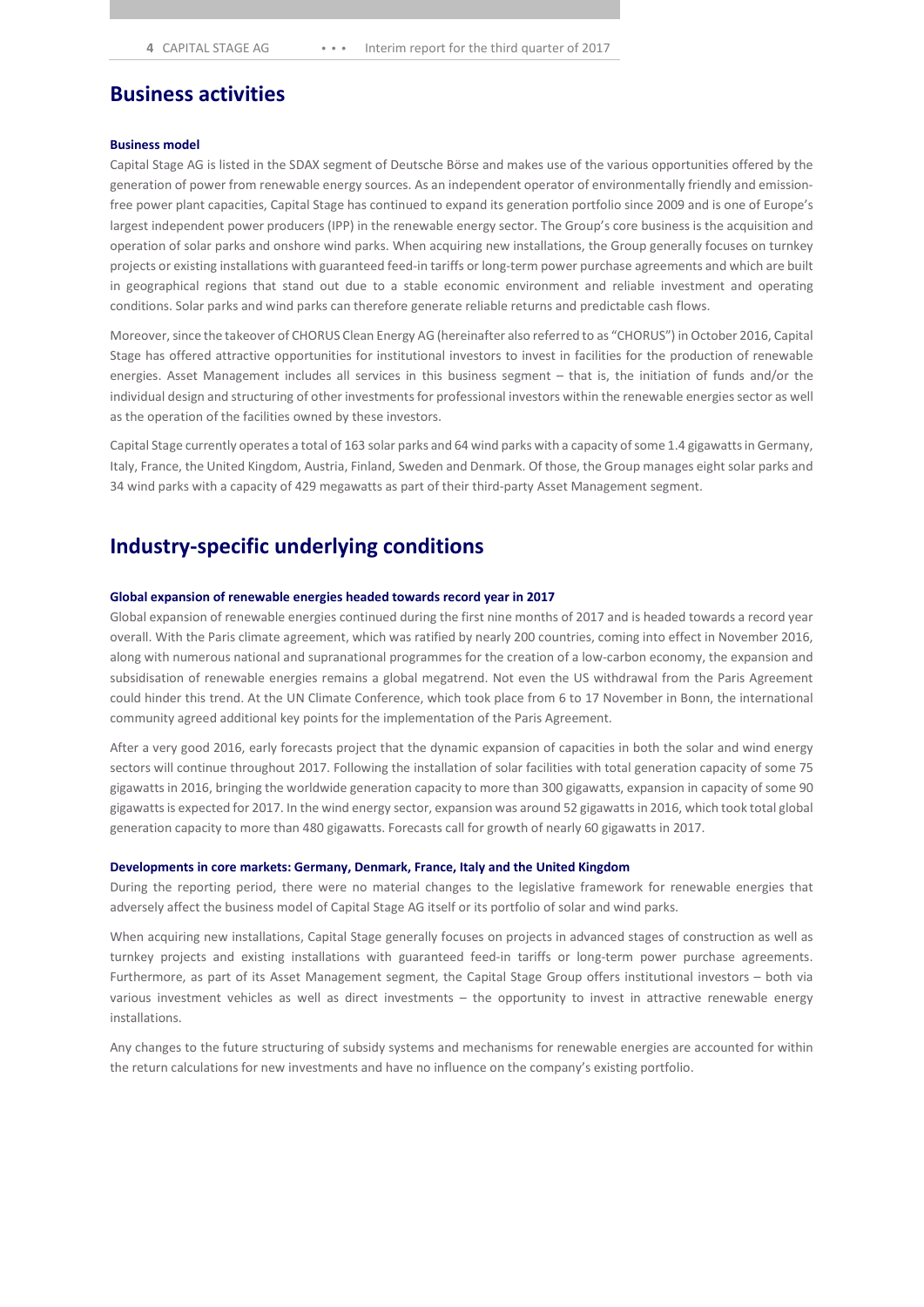# Course of business

#### Acquisition of an Italian solar park portfolio

In February 2016, Capital Stage signed a contract for the acquisition of a portfolio of Italian solar parks in the Piedmont region. The seller of the solar park portfolio is a project developer and operational management company based in Spain. The solar park portfolio consists of four solar parks and has a capacity of 16.9 megawatts peak. The transaction for two of the four solar parks was completed on 13 July 2016. The transaction for the remaining two solar parks was completed in February 2017.

#### Capital Stage acquires share package from institutional investor in CHORUS Clean Energy AG in exchange for the issue of new shares in Capital Stage AG

In February 2017, Capital Stage AG acquired an additional 54,999 shares in CHORUS Clean Energy AG – which amounts to some 0.2 per cent of the share capital in CHORUS – from an institutional investor in CHORUS Clean Energy AG.

The acquisition of the additional shares in CHORUS is structured as a share exchange where five (5) shares in Capital Stage are granted for every three (3) shares in CHORUS. This rate of exchange therefore corresponds to the rate which was used for the voluntary public takeover offer made by Capital Stage AG in October 2016.

In order to create the new Capital Stage shares, the company carried out a capital increase of EUR 91,665.00 in return for stock, which involved the partial utilisation of its authorised capital and excluded the subscription rights of its shareholders. The capital increase was entered into the commercial register on 21 March 2017.

Capital Stage's participating interest in CHORUS came to approximately 95.0037 per cent as of 30 June 2017 following Capital Stage's acquisition via the market of an additional 105,735 shares in CHORUS.

#### Acquisition of a 5.0-megawatts-peak solar park portfolio in Italy

On 8 March 2017, Capital Stage acquired five solar parks in the Italian region of Apulia with a total generation capacity of nearly 5.0 megawatts peak. The total investment volume, including loans taken on in relation to projects, is approximately EUR 19.5 million. The five solar parks are located in the sunny Apulia region in south-eastern Italy. The five parks were connected to the grid in 2010 and 2011 and have been in continuous operation since that time. The sellers in the transaction were Energiequelle GmbH, De Energy S.r.l. (Dextella Group) and Stern Energy S.p.A. Each of the parks has a capacity of between 0.93 and 0.99 megawatts. The parks benefit from guaranteed feed-in tariffs averaging EUR 0.3054 per kilowatthour. Capital Stage expects the solar parks to make revenue contributions of some EUR 2.6 million from their first full year of operation.

#### Acquisition of a wind park for an institutional investor in the Asset Management segment

In April 2017, CHORUS Clean Energy AG – the Capital Stage Group's specialist for managing institutional investors – acquired the Clementine wind park in the French region of Picardy on behalf of a renowned German pension fund. The wind park comprises five Enercon E-82 turbines, each of which has a hub height of 78.3 metres and a nominal capacity of 2.3 megawatts. The turbines have been connected to the power grid since February 2015. Therefore, the wind park receives a guaranteed initial feed-in tariff of EUR 0.0852 per fed-in kilowatt-hour. In every full year of operation, it is planned that the turbines will produce more than 24,000 megawatt-hours of green electricity and therefore eliminate almost 15,000 tonnes of harmful CO<sub>2</sub>.

#### Further capital commitment from an institutional client

On 20 April 2017, CHORUS Clean Energy AG announced that it will be able to invest a further EUR 50 million, including borrowing, via one of its Luxembourg SICAV special funds. A German-based financial institution, which already has an investment in the partial fund CHORUS Infrastructure Fund S.A. SICAV-SIF Renewables Europe I ("CHORUS Renewables Europe I"), has stepped up its commitment considerably. With the increased funds, the portfolio, which comprises renewable energy facilities in various European countries, is set to be expanded even further.

#### Acquisition of a further wind park for institutional investors in Germany

In May 2017, the Asset Management division of CHORUS Clean Energy AG acquired a further German wind park – in Jerichow, Saxony-Anhalt – on behalf of the institutional investors in the special fund CHORUS Renewables Germany I. The seller of the park – which features two turbines with a total capacity of 4.6 megawatts – is the Papenburg-based project development company JOHANN BUNTE Bauunternehmung, from whom CHORUS had previously acquired a wind park in the rural district of Jerichower Land in the state of Saxony-Anhalt. The two Enercon E-82 E2 turbines each feature a hub height of more than 108 metres and a nominal capacity of 2.3 megawatts. The park commenced operations in February 2017 and thus benefits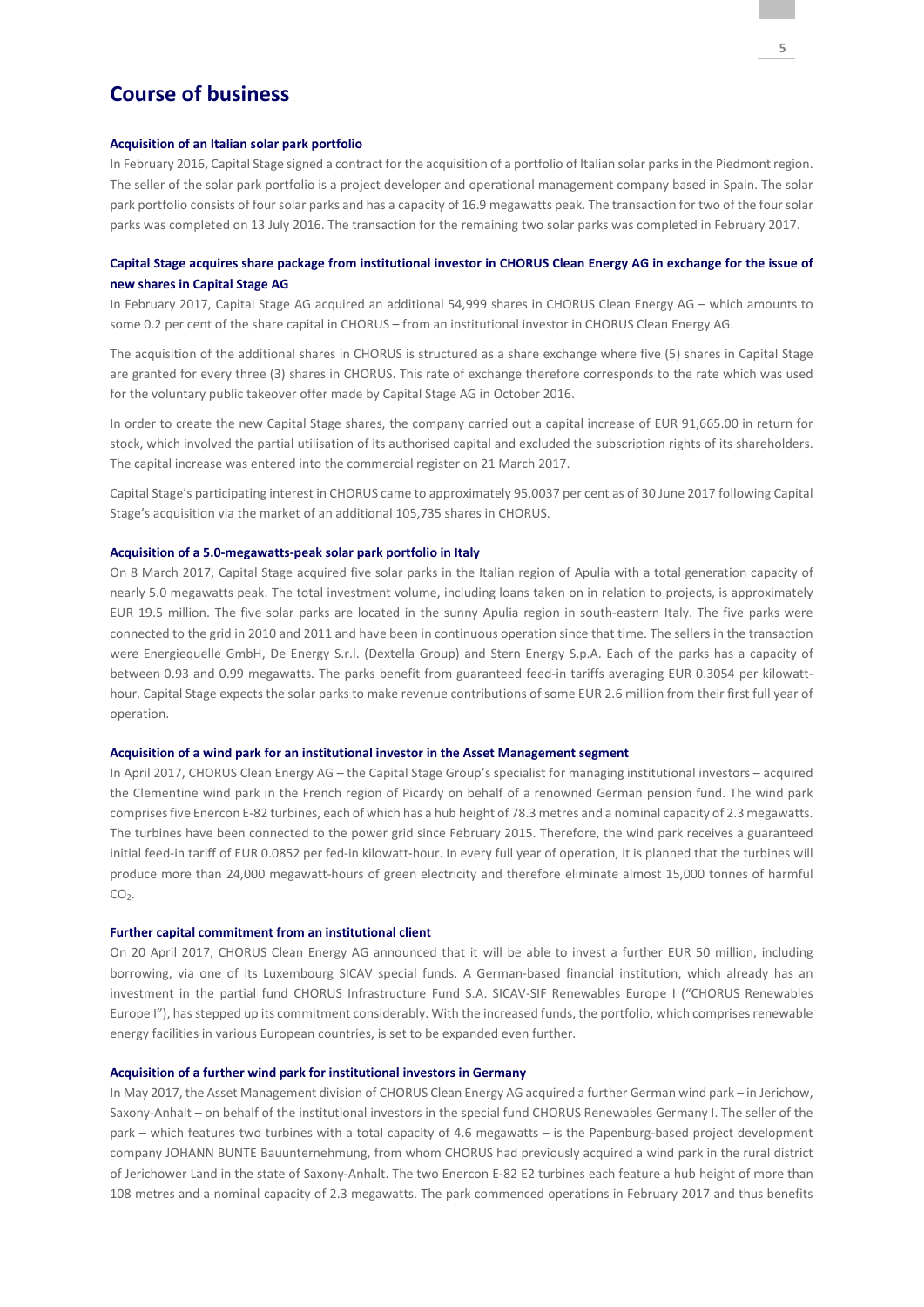from a guaranteed average feed-in tariff of EUR 83.80 per fed-in megawatt-hour. In every full year of operation, it is planned that the turbines will produce more than 8,300 megawatt-hours of green electricity and therefore eliminate over 5,000 tonnes of harmful  $CO<sub>2</sub>$ .

#### Changes of personnel in the Capital Stage AG Management Board

On 16 May 2017, Capital Stage announced that the Supervisory Board had appointed Dr Dierk Paskert (56) as a Management Board member and the new chief executive officer of the company as of 1 September 2017. Since 1 September 2017, the Management Board of Capital Stage has therefore comprised Dr Dierk Paskert (CEO), Holger Götze (COO) and Dr Christoph Husmann (CFO). Dr Paskert can look back on many years of leadership experience in a variety of sectors, including the energy industry and the field of mergers and acquisitions. Having previously served on the management board of E.ON Energie AG and acted as an adviser to various firms in the area of decentralised energy storage, Dr Paskert possesses the skills and operational experience to further build on Capital Stage's position as one of the largest independent power producers in the European renewable energies sector and to continue the company's successful growth trajectory in the years ahead.

#### Changes in the Supervisory Board

Following the end of his ordinary term of office, Dr Jörn Kreke stepped down from the Supervisory Board on 18 May 2017. At the Annual General Meeting held on 18 May 2017, Dr Henning Kreke was appointed to the Supervisory Board to replace Dr Jörn Kreke. Furthermore, Professor Klaus-Dieter Maubach, former chief executive officer of Capital Stage AG, was also elected to serve on the Supervisory Board.

#### Capital Stage acquires its first wind park in Denmark

On 23 May, Capital Stage announced the acquisition of a wind park in Denmark. The park features a total generation capacity of 15 megawatts and a guaranteed government feed-in tariff per megawatt for a set quantity of full-load hours. The takeover of the first two – of a total of five – wind energy installations was contractually agreed on 18 May 2017. The wind installations are already in operation and have been connected to the power grid since the start of 2016. The total investment volume, including loans in relation to projects, will be approximately EUR 19 million. The wind park is located in a windy region close to the North Sea, roughly five kilometres north-west of Ringkøbing. It comprises a total of five V90 turbines made by Danish manufacturer Vestas, each of which generates around 3 megawatts. The wind park benefits from a government-guaranteed feed-in tariff of approximately EUR 33.5 per megawatt-hour, which is granted per megawatt for the first 22,000 full-load hours in Denmark. Capital Stage expects the wind park to make revenue contributions of more than EUR 2 million in its first year of full operation. The acquisition is still subject to standard conditions precedent.

#### Acquisition of an additional solar park in the United Kingdom

On 31 May 2017, Capital Stage acquired an additional solar park in the United Kingdom. The park has a total generation capacity of 4.5 megawatts (MW) and has been connected to the British power grid since March 2017. The park lies in northwestern England in the county of Lancashire near the city of Blackpool. The seller of the park is SPI China (HK) Limited (SPI), a subsidiary of NASDAQ-listed project development company SPI Energy Co., Ltd. In the long term, the electricity generated there will be marketed via power purchase agreements (PPA). Additionally, the park fulfils the regulatory criteria for the Renewable Obligation Certificates (ROCs) with a 1.2 multiplier. Capital Stage expects the park to make revenue contributions of approximately EUR 470,000 (GBP 410,000) annually from its first full year of operation. The total investment volume, including debt, is approximately EUR 5.4 million (GBP 4.7 million). Technical management of the park will be carried out by the general contractor responsible for the project, Solea AG from Plattling in Bavaria. Afterwards, technical management of the park will be transferred to Capital Stage Solar Service GmbH, a wholly owned subsidiary of Capital Stage AG. Capital Stage will assume responsibility for commercial management with the acquisition of the park. The purchase of the solar park was initially financed from the company's own funds. It is later planned to be refinanced by means of typical financing on a project level. The acquisition results in an increase in total generation capacity of all Capital Stage solar parks in the United Kingdom to more than 90 megawatts.

#### Annual General Meeting of CHORUS Clean Energy AG agrees to squeeze-out

Capital Stage has acquired the remaining shares attributable to minority shareholders in CHORUS Clean Energy AG ("CHORUS") based in Neubiberg near Munich. These shares account for around five per cent of issued share capital in CHORUS. At the annual shareholders' meeting of CHORUS on 22 June 2017, shareholders with more than 99 per cent of share capital represented approved the squeeze-out request submitted by Capital Stage AG. In exchange for transferring their shares to Capital Stage AG, the minority shareholders received an appropriate cash settlement of EUR 11.92 per dividendentitled share. Furthermore, two members of the Capital Stage AG Management Board – Dr Christoph Husmann and Holger Götze – were confirmed as members of the CHORUS supervisory board at the CHORUS Annual General Meeting. As a result,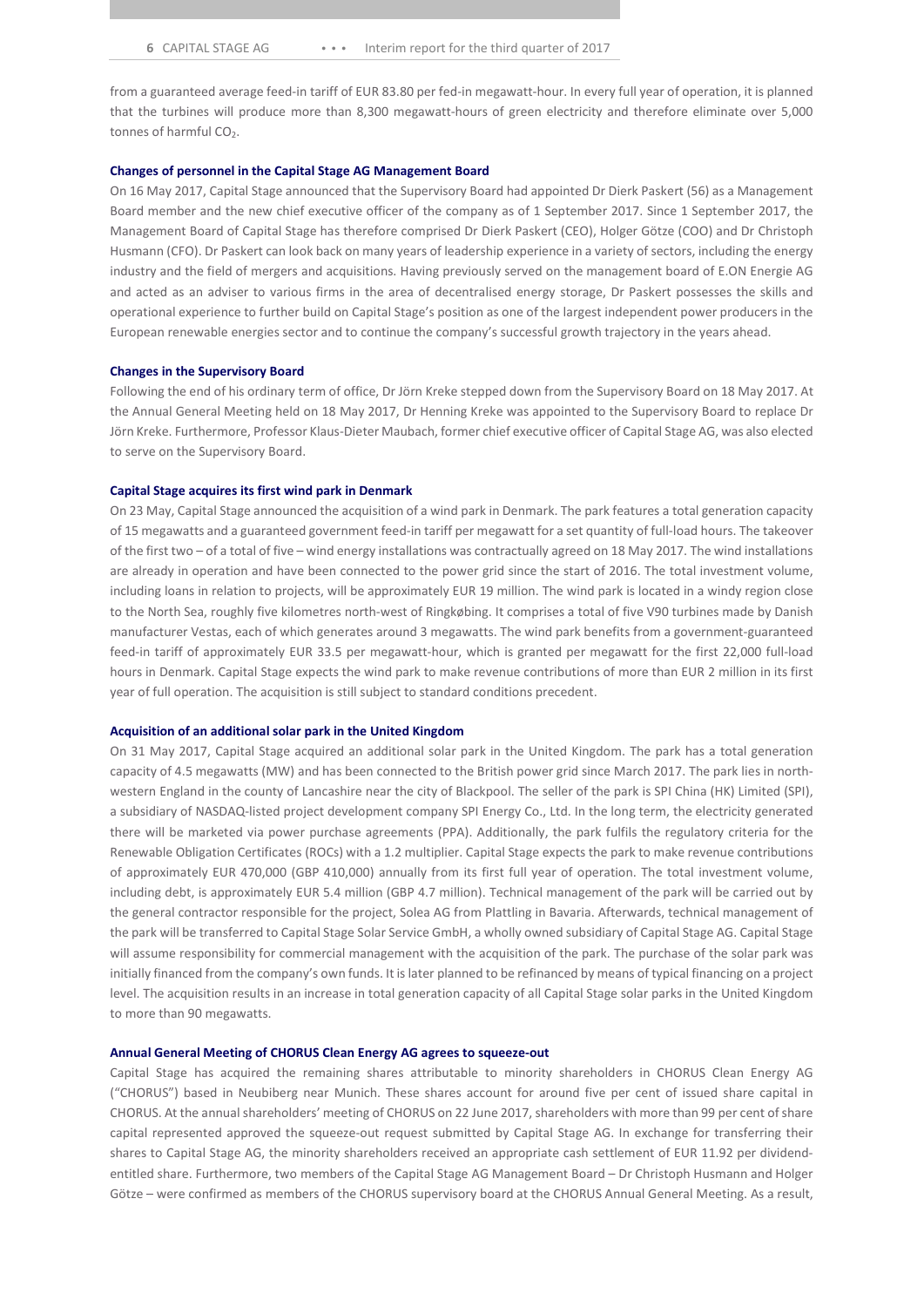Capital Stage has successfully concluded its takeover of CHORUS, which it announced in May 2016, within just 16 months. Now that shares have been transferred in exchange for payment of the cash settlement, Capital Stage AG is the sole shareholder of CHORUS Clean Energy AG, and CHORUS ceased to be listed on the stock exchange as of 4 September 2017.

#### Planned change of company name to ENCAVIS AG

At the Annual General Meeting held on 18 May 2017, a resolution was passed with a clear majority to change the name of the company to ENCAVIS AG. This aim had already been stated by the company and CHORUS Clean Energy AG in the business combination agreement concluded last year. The goal of the renaming measure is to support communication of the joint company's new direction by means of a new name. The change is expected to become legally effective in the first quarter of 2018, once the various organisational and marketing-related measures have been concluded.

#### Acquisition of additional wind parks in Germany with a generation capacity of nearly 17 megawatts

At the beginning of August, Capital Stage acquired five additional wind parks in Brandenburg and Mecklenburg-West Pomerania with a total generation capacity of nearly 17 megawatts (MW). All five installations have already been connected to the grid and benefit from a guaranteed feed-in tariff for a period of 20 years respectively. The guaranteed tariff ranges from EUR 0.0808 and EUR 0.0890 per kilowatt-hour. The wind parks are equipped with turbines from manufacturers Vestas and General Electric. The total investment volume for the wind parks, including project-related debt financing, amounts to approximately EUR 39.6 million. Capital Stage expects the wind parks to generate revenue of approximately EUR 3.65 million from the first year of full operation onwards.

#### Acquisition of additional wind parks in Denmark with a generation capacity of nearly 10 megawatts

In August, Capital Stage signed an agreement for the acquisition of three additional wind parks in Denmark. The turbines are part of the existing wind park Nordhede I, not far from Ringkøbing on the North Sea coast of Denmark. The total generation capacity of the Vestas V 112 turbines is 9.9 megawatts (MW). The wind installations have been connected to the power grid since the start of 2014. The wind park benefits from a government feed-in rate which is granted per megawatt for the first 22,000 full-load hours in Denmark. Capital Stage expects the wind park to generate revenue contributions in excess of EUR 1.4 million per year. The total investment volume for the wind parks, including project-related debt financing, will amount to approximately EUR 12.0 million.

#### Optional dividend once again well received

The optional dividend offered by Capital Stage AG was once again very well received with an acceptance rate of more than 50 per cent. As a result, every other shareholder decided to increase their investment in the company. The new shares were added to shareholders' securities accounts at the beginning of July 2017.

#### Takeover of CHORUS Clean Energy AG successfully and completely concluded

After the entry of the transfer resolution by the annual shareholders' meeting of CHORUS Clean Energy AG into the trade register in Neubiberg on 24 August 2017, Capital Stage AG holds all shares in CHORUS Clean Energy AG (ISIN DE000A12UL56/ISIN DE000A2BPKL6) from this point forward. On 22 June 2017, the annual shareholders' meeting of CHORUS Clean Energy AG approved by a large majority the transfer of the shares of minority shareholders to Capital Stage AG in exchange for payment of an appropriate cash payment in the amount of EUR 11.92 per share. Capital Stage AG has thus successfully concluded the takeover of CHORUS Clean Energy AG on schedule. The listing of CHORUS Clean Energy AG shares in the General Standard index of the Deutsche Börse will be officially ceased shortly.

#### Placement of a perpetual subordinated bond of EUR 97.3 million

On 6 September 2017, Capital Stage AG successfully placed a perpetual subordinated bond of EUR 97.3 million with limited conversion rights into bearer shares in the company.

Issuer of the hybrid convertible bond is Capital Stage Finance B.V., a wholly owned subsidiary of Capital Stage headquartered in the Netherlands. The hybrid convertible bond is guaranteed subordinately by Capital Stage. No fixed date has been determined for the repayment of the hybrid convertible bond. Optionally, up until the tenth trade date before 13 September 2023 (the "first repayment date"), the hybrid convertible bond can be completely converted into paid-up new and/or existing bearer shares in the company ("shares"). The initial conversion price has been fixed at EUR 7.5943, a premium of 25 per cent on the volume-weighted average price of the share on XETRA between the beginning and the conclusion of the placement.

From the processing date and until the first repayment date, the coupon rate of the hybrid convertible bond will be 5.25 per cent per year. After the first repayment date, the interest rate for the hybrid convertible bond – subject to a subsequent restart in five-year intervals – will be set at 11 per cent above the five-year euro swap rate. Interest is payable retroactively every six months. Subject to certain prerequisites, Capital Stage may decide to postpone any complete or partial interest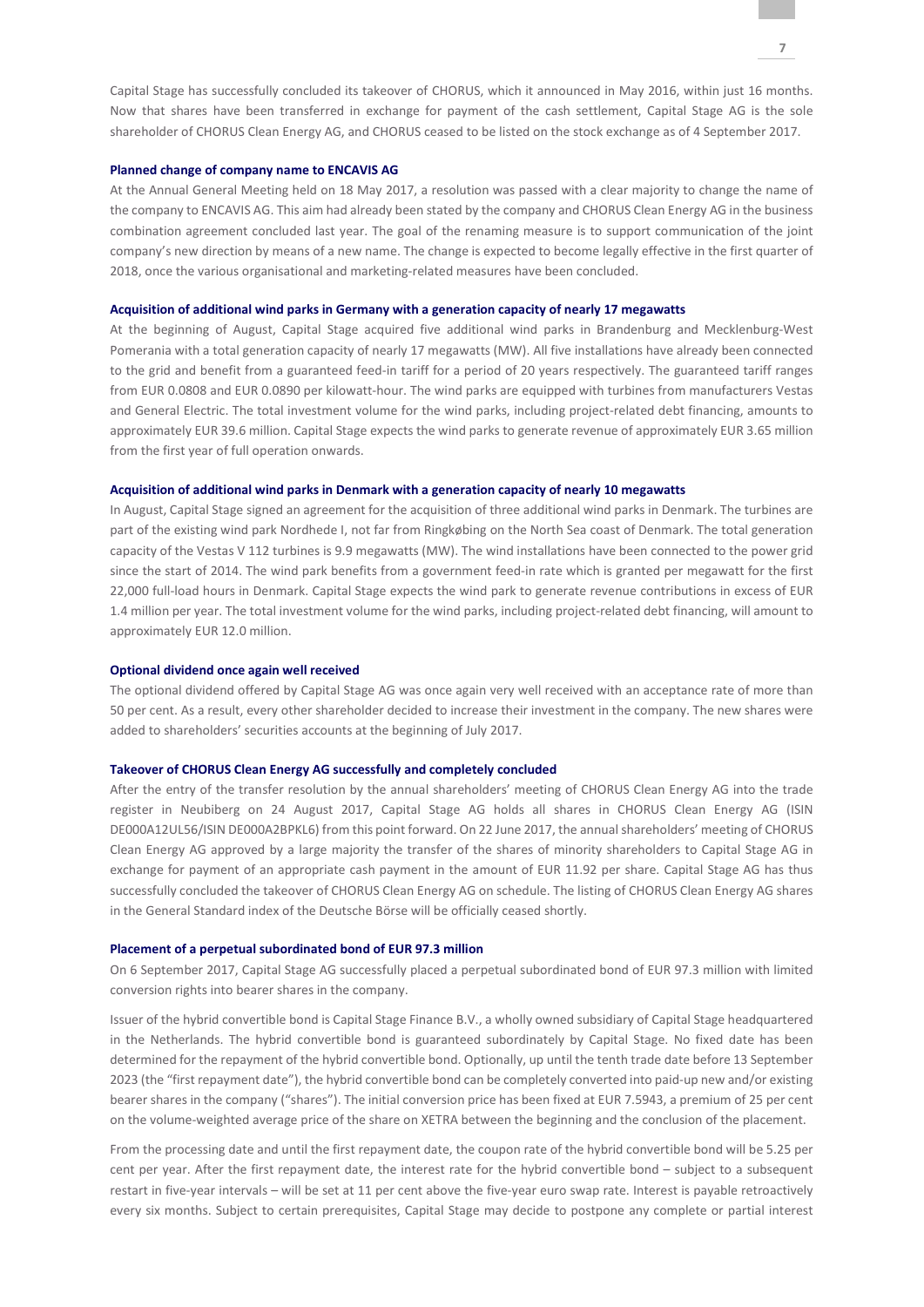payments for which a deadline has been determined. Non-payment of interest of this kind does not represent a case of default or any other violation of obligations.

The hybrid convertible bond is issued at 100 per cent of its nominal value, and Capital Stage has the option to retract the bonds at 100 per cent of their nominal value along with all incurred and outstanding interest and all outstanding subsequent interest. This option is first available effective as of the first repayment date, thereafter effective as of the respective following interest payment date. At any time from 4 October 2021 (and not from 13 September 2021 as previously announced), Capital Stage has the option of carrying out a mandatory conversion of the hybrid convertible bonds. Notice of the premature mandatory conversion can only be made if the share price for a certain time frame corresponds to 130 per cent or greater of the conversion price.

#### Capital Stage Group takes over Treucon Asset Management Group

On 9 November 2017, CHORUS Clean Energy AG – the Capital Stage Group's specialist for managing institutional investors – announced its takeover of the Treucon Asset Management Group. The Berlin-based company specialises in the management of funds which invest in renewable energy installations.

As part of the transaction, CHORUS assumes asset management for 11 wind parks in Germany with a total capacity of around 120 megawatts.

#### Segment development

The business activities of the Group are subject to seasonal weather-related influences, leading to fluctuations in revenue and results throughout the course of the year. In terms of the PV Parks segment, the months from April to September generate more revenue than the autumn and winter months.

Actual power fed into the grid by the PV Parks segment in the first nine months of 2017 came to 634,549 megawatt-hours (previous year: 448,069 megawatt-hours). Of the power fed in, around 36 per cent (previous year: 31 per cent) is attributable to solar parks in Germany, 29 per cent (previous year: 22 per cent) is attributable to solar parks in Italy, 24 per cent (previous year: 33 per cent) to solar parks in France and 11 per cent (previous year: 14 per cent) to solar parks in the United Kingdom. In total, due to an above-average number of hours of sunshine, the solar park portfolio performed slightly above expectations in the first nine months of 2017.

Actual power fed into the grid by the Wind Parks segment in the first nine months of 2017 came to 348,901 megawatt-hours (previous year: 138,993 megawatt-hours). Around 74 per cent (previous year: 94 per cent) of this figure is attributable to wind parks in Germany, 15 per cent (previous year: 0 per cent) to wind parks in France, 9 per cent (previous year: 0 per cent) to wind parks in Austria and around 2 per cent (previous year: 6 per cent) to the wind park in Italy. Wind speeds were below the long-term average, so on a cumulative basis the wind park portfolio was below plan as of 30 September 2017.

## Operating earnings (non-IFRS)

#### Explanation of the earnings

#### Revenue and other income

During the first nine months of 2017, the Group generated revenues of TEUR 179,789 (previous year: TEUR 107,528). This equates to an increase of some 67 %, which is due to the expansion of both the solar park portfolio as well as the wind park portfolio. The solar and wind parks acquired as part of the takeover of CHORUS Clean Energy AG generated revenue of TEUR 41,139 and TEUR 13,129 respectively, thereby contributing particularly strongly to the increase in revenue.

Sales revenues are made up of revenue from feeding electricity into the grid, from the operation of parks owned by third parties and from revenue from Asset Management.

The Group generated other operating income of TEUR 4,067 (previous year: TEUR 2,398). This includes income from other periods in the amount of TEUR 1,740 (previous year: TEUR 1,539).

#### Personnel expenses and other expenses

Operating personnel expenses came to TEUR 7,056 (previous year: TEUR 4,227). Other operating expenses of TEUR 33,566 were incurred (previous year: TEUR 19,422). This mainly consists of costs of TEUR 26,149 for operating solar and wind parks. Other expenses also include TEUR 7,718 in costs of current operations. The increase is primarily due to the solar parks and wind parks newly acquired in 2016.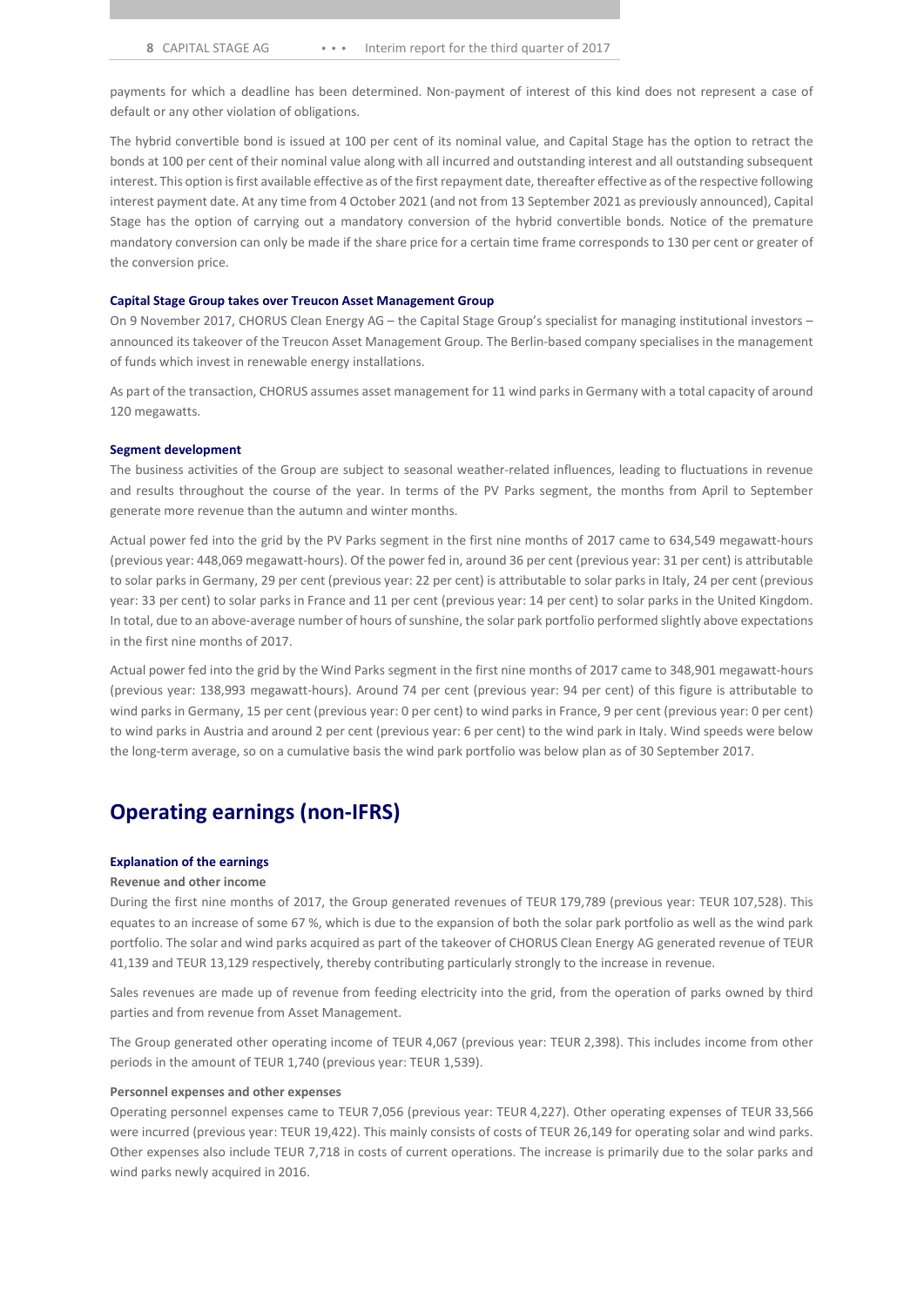#### EBITDA

Operating earnings before interest, taxes, depreciation and amortisation (EBITDA) were TEUR 142,139 in the first nine months of 2017 (previous year: TEUR 85,574). The EBITDA margin was around 79 per cent (previous year: 80 per cent) and therefore at the approximate level of the previous year.

#### Depreciation and amortisation

Depreciation and amortisation of TEUR 48,883 (previous year: TEUR 28,562) are primarily depreciation and amortisation on solar and wind parks.

#### EBIT

Operating earnings before interest and tax (EBIT) totalled TEUR 93,256 (previous year: TEUR 57,012). At around 52 per cent, the EBIT margin is approximately at the same level as the previous year (approx. 53 per cent).

#### Financial result

Operating financial earnings totalled TEUR -38,408 (previous year: TEUR -25,943). The increase results primarily from interest on the non-recourse loans for the solar and wind parks acquired in the fourth quarter of 2016.

#### EBT

Operating earnings before taxes (EBT) therefore came to TEUR 54,849 (previous year: TEUR 31,069). At around 31 per cent, the EBT margin exceeds the level of the previous year (29 per cent).

#### Taxes

The consolidated operating income statement shows operating tax expenses of TEUR 7,315 (previous year: TEUR 2,711), mainly for effective tax receivables in connection with solar and wind parks.

#### Consolidated earnings

Altogether, this resulted in consolidated operating earnings of TEUR 47,533 (previous year: TEUR 28,358).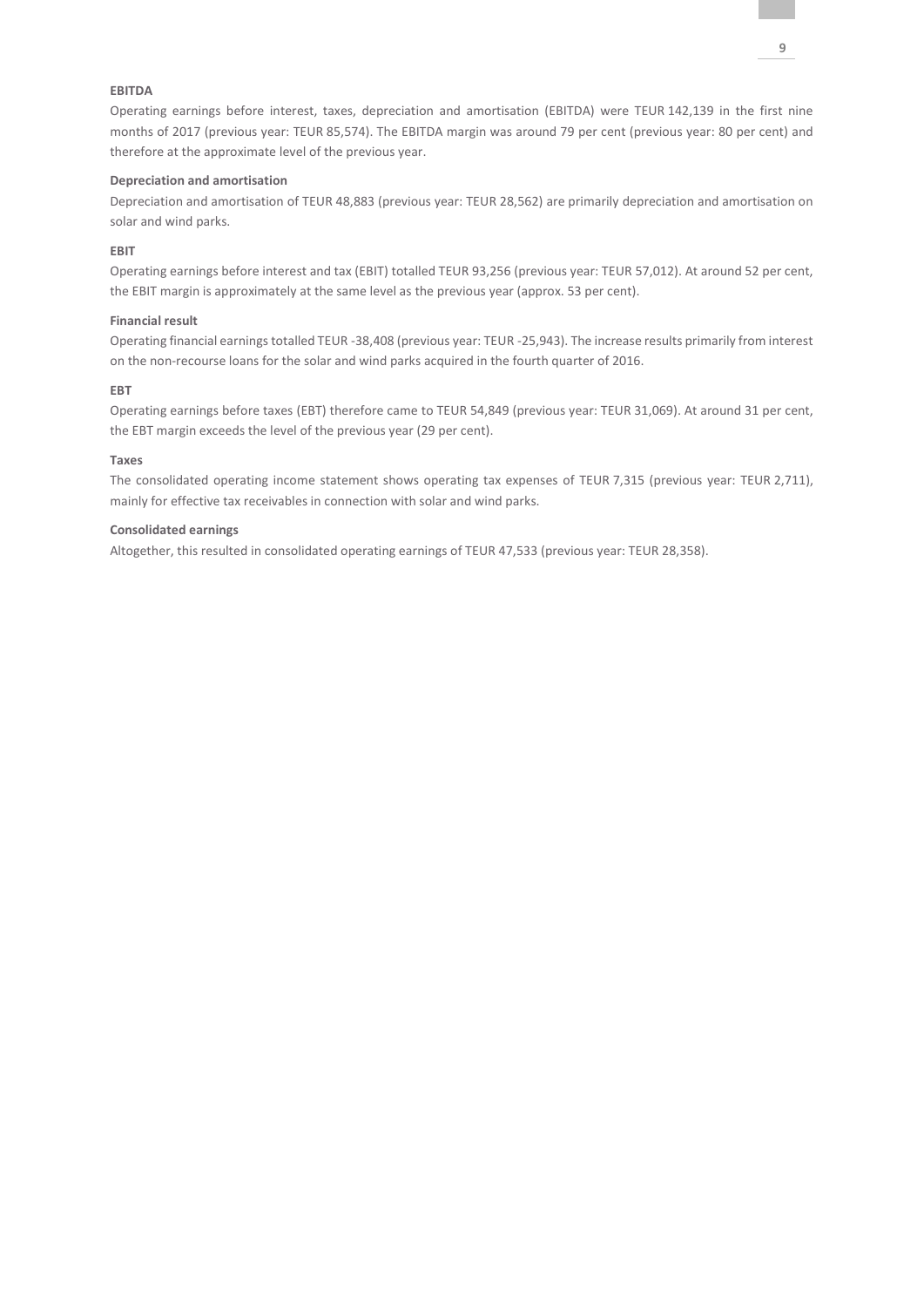#### Determining the operating KPIs (adjusted for IFRS effects)

As outlined in the "Internal management system at Capital Stage" section of the 2016 annual report, Group IFRS accounting is influenced by non-cash measurement effects and the resulting write-downs. In addition, non-cash interest effects and deferred taxes impair a transparent view of the operating earnings situation as per IFRS.

| in TEUR                                                                                                                                                                                                                                 | 01.01. - 30.09.2017 | 01.01. - 30.09.2016 |
|-----------------------------------------------------------------------------------------------------------------------------------------------------------------------------------------------------------------------------------------|---------------------|---------------------|
| Revenue                                                                                                                                                                                                                                 | 179,789             | 107,528             |
| Other income                                                                                                                                                                                                                            | 27,275              | 17,299              |
| Cost of materials                                                                                                                                                                                                                       | $-1,096$            | $-702$              |
| Personnel expenses, of which TEUR-100 (previous year: TEUR-128) in share-based<br>remuneration                                                                                                                                          | $-7,156$            | $-4,355$            |
| Other expenses                                                                                                                                                                                                                          | $-33,987$           | $-19,830$           |
| Adjusted for the following effects:                                                                                                                                                                                                     |                     |                     |
| Income from the disposal of financial investments and other non-operating income                                                                                                                                                        | $-18$               | $-9$                |
| Other non-cash income (primarily profit from business combinations [badwill] and<br>the reversal of interest rate advantages from subsidised loans [government grants]<br>as well as non-cash non-period income)                        | $-23,191$           | $-14,892$           |
| Other non-operating expenses                                                                                                                                                                                                            | 421                 | 408                 |
| Share-based remuneration                                                                                                                                                                                                                | 100                 | 128                 |
| <b>Adjusted operating EBITDA</b>                                                                                                                                                                                                        | 142,139             | 85,574              |
| Depreciation and amortisation                                                                                                                                                                                                           | $-75,711$           | $-38,621$           |
| Adjusted for the following effects:                                                                                                                                                                                                     |                     |                     |
| Amortisation of intangible assets (electricity feed-in contracts) acquired as part of<br>business combinations                                                                                                                          | 32,177              | 8,417               |
| Subsequent measurement of uncovered hidden reserves and liabilities on step-ups<br>for property, plant and equipment acquired as part of business combinations                                                                          | $-5,349$            | 1,642               |
| <b>Adjusted operating EBIT</b>                                                                                                                                                                                                          | 93,256              | 57,012              |
| <b>Financial result</b>                                                                                                                                                                                                                 | $-35,584$           | $-40,168$           |
| Adjusted for the following effects:                                                                                                                                                                                                     |                     |                     |
| Other non-cash interest and similar expenses and income (primarily arising from<br>effects of currency translation, effective interest rate calculation, swap valuation<br>and interest cost from subsidised loans [government grants]) | $-2,824$            | 14,225              |
| <b>Adjusted operating EBT</b>                                                                                                                                                                                                           | 54,849              | 31,069              |
| Tax expenses                                                                                                                                                                                                                            | $-18,498$           | $-8,203$            |
| Adjusted for the following effects:                                                                                                                                                                                                     |                     |                     |
| Deferred taxes (non-cash items)                                                                                                                                                                                                         | 11,183              | 5,492               |
| <b>Adjusted operating EAT</b>                                                                                                                                                                                                           | 47,533              | 28,358              |

# Net assets and financial position

#### Financial position and cash flow

The change in cash and cash equivalents in the reporting period was TEUR 67,520 (previous year: TEUR 32,781) and is made up as follows:

Cash flow from operating activities amounts to TEUR 118,778 (previous year: TEUR 69,842). This consists largely of cash inflows from the operating business of the solar and wind parks. Also included here are changes in assets and liabilities not attributable to investing or financing activities.

Cash flow from investing activities of TEUR -114,236 (previous year: TEUR -30,305) consists, on the one hand, of payments for the acquisition of solar parks in Italy and the United Kingdom as well as for the acquisition of wind parks in Germany. On the other hand, this item includes payments related to investments in property, plant and equipment for the construction of solar and wind parks in Austria and France. Additionally, cash flow from investing activities includes payments for the cash settlement received by the minority shareholders for their shares in CHORUS Clean Energy AG as part of the squeeze-out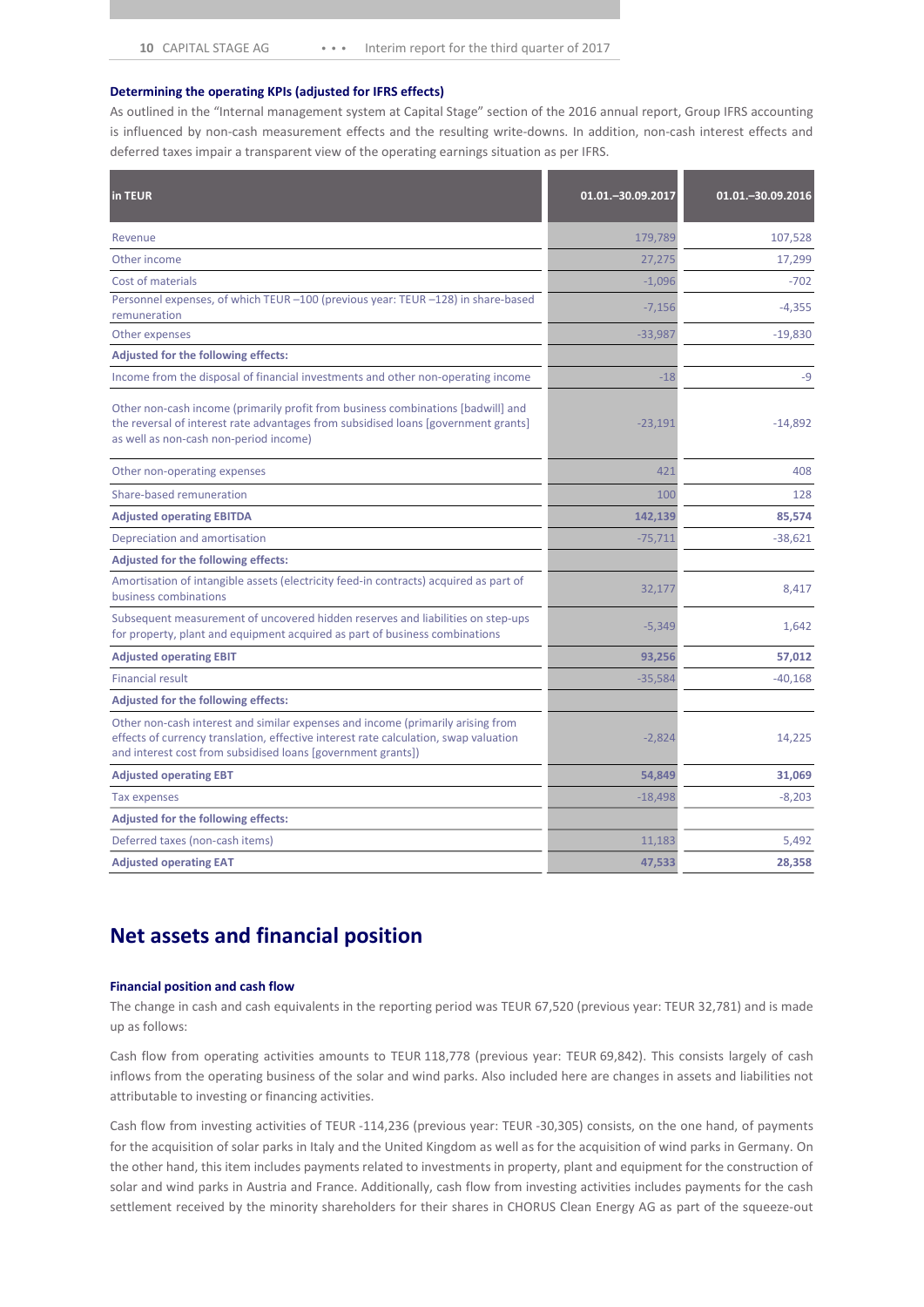process. The collection of the outstanding purchase price in the amount of EUR 7.7 million for a French wind park sold to utility company in December 2016 had the opposite effect.

Cash flow from financing activities of TEUR 62,977 (previous year: TEUR -6,756) results primarily from the regular loan repayments and interest paid less newly issued loans, as well as from the cash inflow from the placement of the perpetual subordinated bond in the amount of TEUR 97,300 in September 2017. This also includes the working capital loan taken out in the amount of TEUR 20,000 as well as the change in cash and cash equivalents with limited availability. Dividend payments for the 2016 financial year in the amount of TEUR 18,037 had an effect on the cash flow from financing activities.

#### Assets position

As at 30 September 2017, equity amounted to TEUR 707,587 (31 December 2016: TEUR 608,556). The increase in the amount of TEUR 99,031, or approximately 16 per cent, results on the one hand from capital increases relating to the share dividends and the earnings for the period. On the other hand, the increase in equity occurred as part of the successful placement of a perpetual subordinated bond in the amount of the nominal value less the issue costs associated with the placement. The payment of dividends had the opposite effect. Share capital increased by TEUR 1,820 due to a capital increase for the share dividend and through the exchange of shares associated with the acquisition of CHORUS shares from an institutional investor. The equity ratio is 27.98 per cent (31 December 2016: 25.85 per cent). Total assets increased from TEUR 2,353,797 as of 31 December 2016 to TEUR 2,528,776.

#### Liabilities

As of 30 September 2017, the Group has bank and leasing liabilities amounting to TEUR 1,502,625 (31 December 2016: TEUR 1,429,362). These loans and leases relate to funding for solar parks and wind parks and the mezzanine capital provided by Gothaer Versicherungen in November 2014. This also includes liabilities from listed notes for the Grid Essence portfolio as well as liabilities from debenture bonds.

As of 30 September 2017, liabilities to non-controlling shareholders amounted to TEUR 19,673 (31 December 2016: TEUR 18,750).

The value of provisions as of 30 September 2017 amounts to TEUR 36,792 (31 December 2016: TEUR 31,124). This comprises provisions for restoration obligations (TEUR 23,506), tax provisions (TEUR 7,768) and other current provisions (TEUR 5,518).

Trade liabilities decreased from TEUR 23,693 as of 31 December 2016 to TEUR 15,487 as of 30 September 2017.

## Events after the balance sheet date

#### Acquisition of solar and wind installations for institutional fund investors with a total generation capacity of nearly 20 megawatts

On 17 October 2017, CHORUS Clean Energy AG – the Capital Stage Group's specialist for asset management on behalf of institutional investors – acquired additional solar and wind parks in Germany with a total generation capacity of nearly 20 megawatts for a Luxembourg special fund under its management. These included a solar park in Saxony-Anhalt with a total capacity of some 5.2 megawatts and a wind park in Thuringia with a nominal capacity of around 14.4 megawatts.

The solar park in Draschwitz, Saxony-Anhalt, is located around 30 kilometres south-west of Leipzig and consists of 19,800 photovoltaic modules from the manufacturer Canadian Solar. The ground-mounted solar park has been connected to the grid since February 2017 and benefits from a guaranteed feed-in tariff of EUR 0.0891 per kilowatt-hour through the end of 2036.

The Wipperdorf wind park in the Nordhausen district of Thuringia is made up of six Nordex N117 turbines, each featuring a hub height of 141 metres and a nominal capacity of 2.4 megawatts. The installations went into operation between February and May 2017, which means that the park will benefit from a guaranteed feed-in tariff of EUR 0.0825 per kilowatt-hour.

#### Capital Stage AG acquires additional wind installations in Lower Saxony with a total generation capacity of 10 megawatts

On 23 October, Capital Stage concluded the takeover of three wind parks in the town of Odisheim in the Cuxhaven district of Lower Saxony. The three identical Senvion 3.4 M 114 turbines feature a hub height of 119 metres and a total generation capacity of approximately 10 megawatts. Grid connection of the turbines is planned for December 2017.

The installations benefit from a guaranteed feed-in tariff of EUR 0.0768 per kilowatt-hour. The turbines were developed and sold by Bremen-based Energiekontor AG. The total investment volume for the wind parks, including project-related debt financing, amounts to approximately EUR 21.9 million.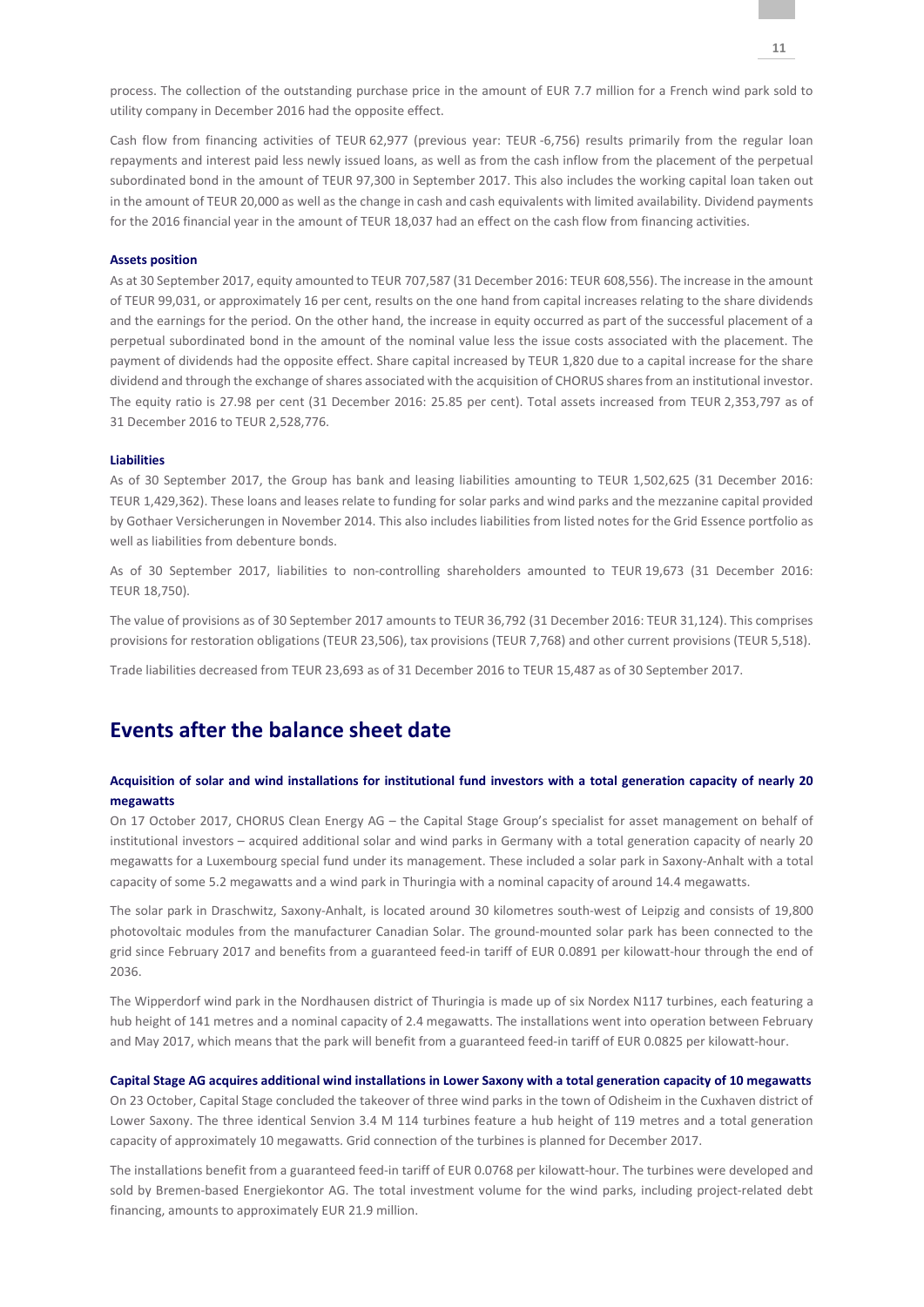#### Capital Stage enters into long-term strategic partnership with project developer Solarcentury

On 2 November 2017, Capital Stage AG announced that it had entered into a strategic partnership with Solarcentury, one of the world's leading developers and operators of solar parks. Over the next three years, as part of this partnership, Capital Stage has secured access to select solar parks in Europe and Mexico with a generation capacity totalling 1.1 gigawatts. Thus Capital Stage has the potential to increase its generation capacity from some 1.4 gigawatts to up to 2.5 gigawatts. All transactions are still subject to respective due diligence reviews by Capital Stage AG.

In the first phase, Capital Stage is granted exclusive access to solar park projects in Europe with more than 360 megawatts of generation capacity. The investment volume for these solar parks, including project-related debt financing, is around EUR 330 million. Moreover, Capital Stage is granted access to additional planned solar park projects of Solarcentury in Europe and Mexico with a generation capacity of some 700 megawatts.

#### Acquisition of a 4.3-megawatts-peak solar park in Germany

On 20 November 2017, Capital Stage acquired a solar park in Saxony-Anhalt with a generation capacity of some 4.3 megawatts peak. The total investment volume, including the property acquired and loans taken on in relation to projects, is approximately EUR 4.5 million. The solar park is going to be connected to the grid in the beginning of December 2017. It was sold by the company Sunovis GmbH based in Singen. The park benefits from a guaranteed feed-in tariff averaging EUR 0.0805 per kilowatt-hour. Capital Stage expects the solar park to make revenue contributions of some TEUR 360 from its first full year of operation. The acquisition is still subject to standard conditions precedent.

## Opportunities and risks

The material opportunities and risks to which the Capital Stage Group is exposed were described in detail in the consolidated management report for the 2016 financial year as well as in the semi-annual report for 2017. There were no significant changes in this regard during the reporting period.

Furthermore, the Management Board of Capital Stage AG is, at the time of preparing the interim report for the third quarter of 2017, not aware of any risks that would jeopardise the continued existence of the company or the Group.

## Forecast

The following statements include forecasts and assumptions that are not certain to materialise. If one or more of these forecasts or assumptions do not materialise, actual results and developments may differ substantially from those outlined.

#### Underlying conditions on the renewable energy market

#### Renewable energies: a megatrend

The expansion of renewable energies continues to go from strength to strength around the world – the aim being to achieve a secure, sustainable and climate-friendly energy supply. Emerging and developing countries in particular are currently leading the way for this global dynamic of capacity expansion.

SolarPower Europe (SPE), the association of Europe's solar industry, has published its most recent expectations of capacity expansion in the photovoltaic sector under the title "Global Market Outlook 2017–2021". In the optimistic scenario in its report, SPE expects that global photovoltaic generation capacity will climb to more than 900 gigawatts by 2021; in its pessimistic scenario, it predicts that this figure will rise to more than 600 gigawatts.

The wind power sector will also witness significant expansion over the next few years. According to the forecasts of the Global Wind Energy Council ("Market Forecast for 2017–2021"), generation capacities in the wind energy sector could rise to nearly 800 gigawatts by the year 2020.

#### Overview of expected development

Capital Stage invests in turnkey or existing (onshore) solar and wind parks, as well as installations in the later stages of construction, and generally takes over their commercial and technical management. The company benefits in the medium term from a major and rapid expansion of capacity, since this increases the available investment opportunities. Furthermore, there continues to be great demand for investment opportunities – in particular amongst pension funds and insurance companies. With their long-term and stable cash flows and attractive returns on investment, renewable energy installations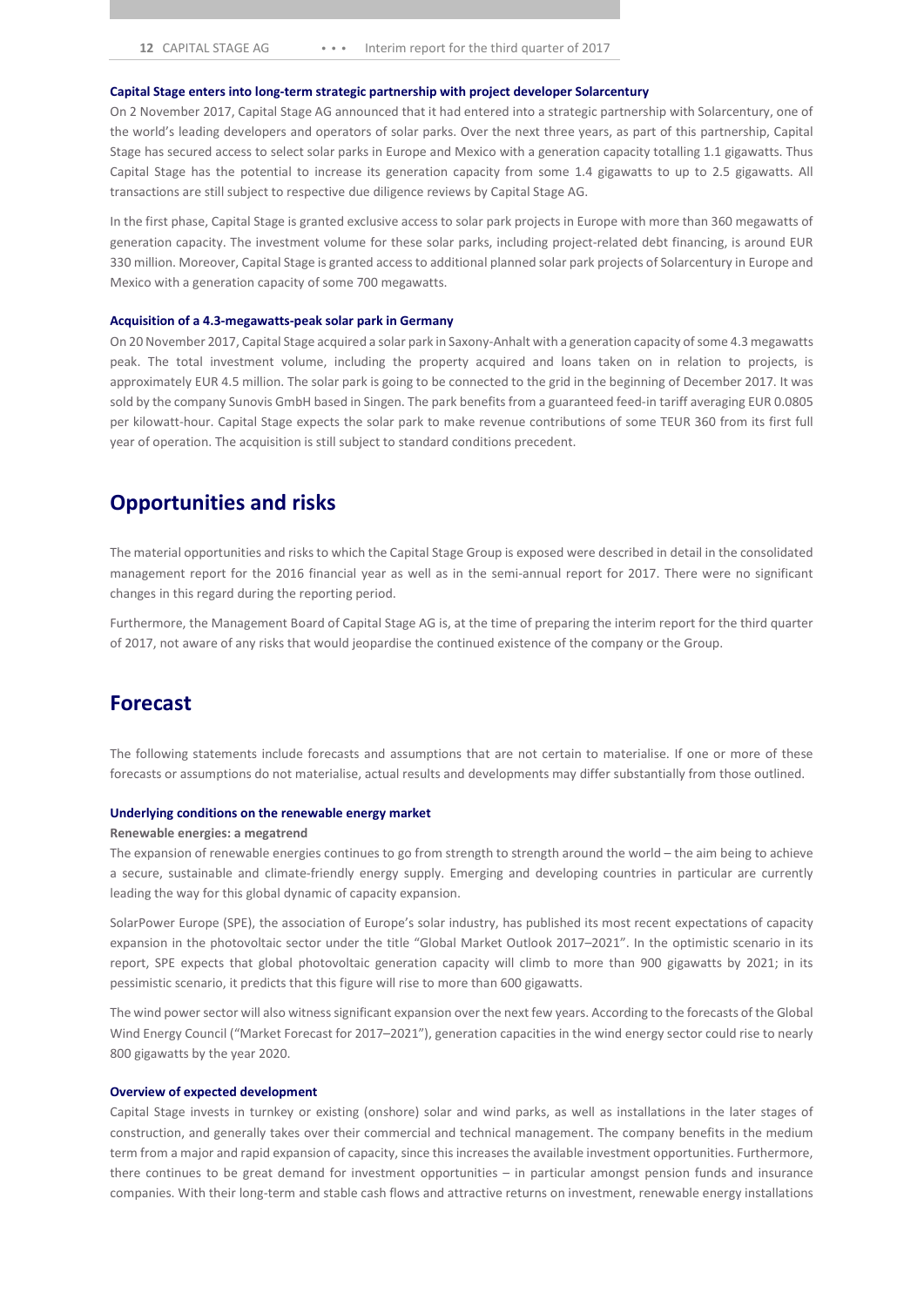are a suitable investment class in this case. As part of the Asset Management segment, Capital Stage offers institutional investors a wide variety of opportunities to invest in renewable energy installations.

Both the existing and future expectations surrounding the underlying industry-specific conditions as well as the consistently low interest rates provide Capital Stage with the ideal environment for further qualitative growth. This is bolstered not least by the strategic partnership with British project developer Solarcentury announced on 02 November 2017, as part of which Capital Stage AG has secured exclusive access to a project pipeline totalling some 1.1 gigawatts. In doing so, Capital Stage is making conscious efforts to further diversify its portfolio, both in Europe as well as in dynamic and promising growth markets such as Mexico.

Additional solar parks and wind parks were successfully acquired in the core regions during the first nine months of 2017. Additionally, Capital Stage entered the market in Denmark, thereby further increasing the regional diversification of the existing portfolio. Furthermore, at the time of publication of this report, further installations and/or management clients totalling some 140 megawatts were acquired as part of the Asset Management segment, thus bringing the total generation capacity of the Capital Stage Group's portfolio to more than 1.4 gigawatts at the time of publication.

At the same time, with the successful squeeze-out process, the complete integration of CHORUS Clean Energy AG in the Capital Stage Group was concluded in the reporting period. Annual savings of more than EUR 1 million will be achieved merely through no longer listing CHORUS on the stock markets. CHORUS assumes the asset management activities within the Capital Stage Group, while Capital Stage AG is responsible for its own business activities and existing business.

In addition to a comprehensive investment pipeline in the core regions and the asset pipeline from the strategic partnership with Solarcentury, Capital Stage AG also reviews on an ongoing basis entry opportunities into further regions with attractive investment conditions.

#### Guidance 2017

In light of the acquisition of further solar and wind parks already completed as well as improved sunshine figures during the reporting period compared to the previous year, the Management Board of Capital Stage AG increased its guidance for the 2017 financial year on 24 August 2017. Based on the existing portfolio as of 24 August 2017, the Management Board of Capital Stage AG expects the following development of key operating figures:

| in EUR million           | 2017 |
|--------------------------|------|
| Revenue                  | >215 |
| <b>Operating EBITDA*</b> | >160 |
| Operating EBIT*          | >97  |
| Operating cash flow*     | >150 |

\* Operating; contains no IFRS-related, non-cash valuation effects.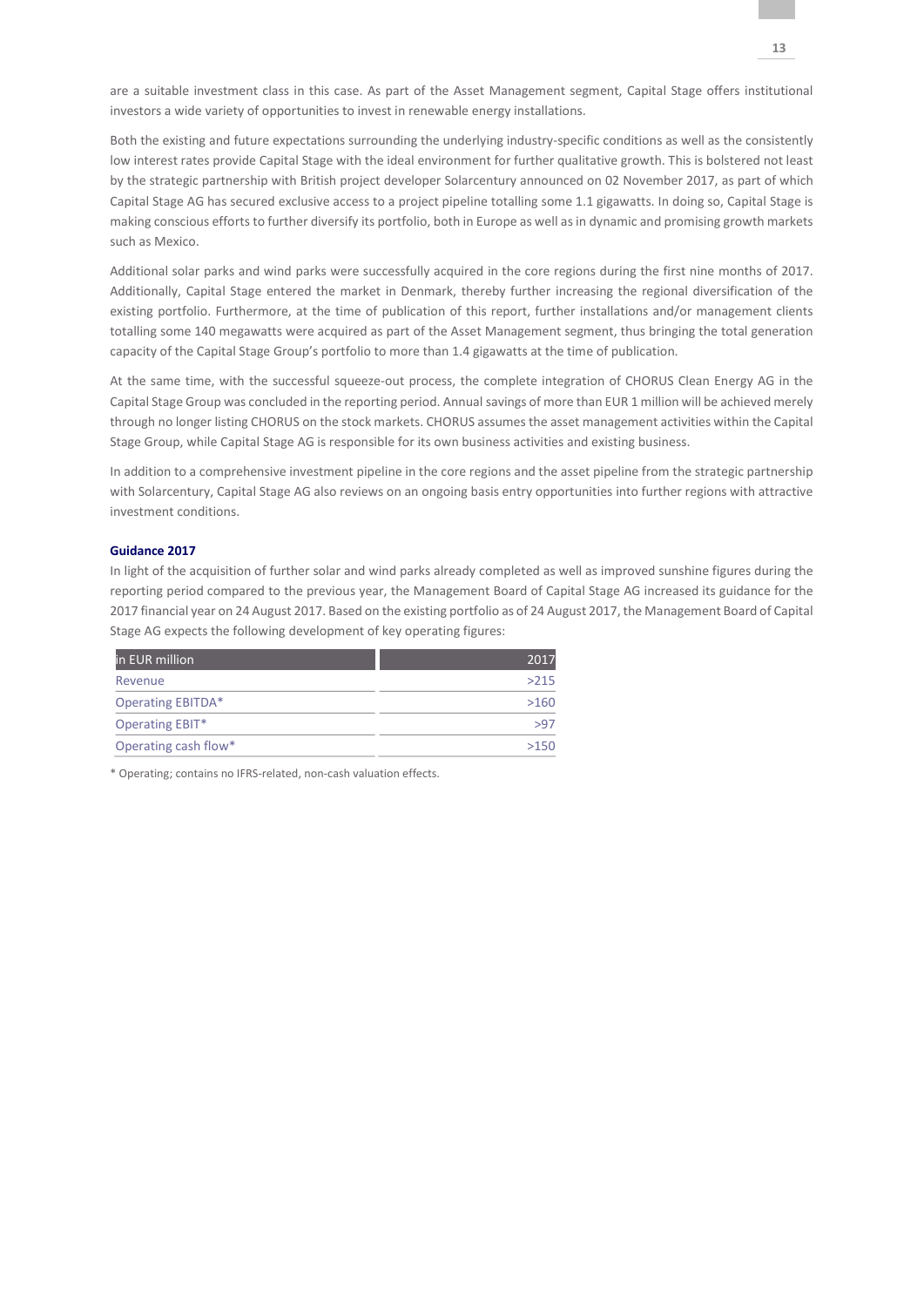# Other information

#### Employees

The Group had an average of 99 employees in the period from 1 January to 30 September 2017 (previous year: 44). The average figures were determined using the number of employees at the end of each quarter. On 30 September 2017, apart from the Management Board members, the Group had 52 employees (previous year: 28) at Capital Stage AG, ten employees (previous year: 16) at Capital Stage Solar Service GmbH, 37 employees at CHORUS Clean Energy AG and five employees at Treucon Asset Management GmbH. In addition to the growth-related expansion of the team at Capital Stage AG, the increase in the number of employees is due to the takeover of CHORUS Clean Energy AG and the Treucon Asset Management Group.

#### Dividends

The Management and Supervisory Boards of Capital Stage AG want the shareholders to share in the success of the company to an appropriate extent. With this in mind, the Supervisory and Management Boards of Capital Stage AG proposed, at the annual shareholders' meeting on 18 May 2017, to pay out a dividend of EUR 0.20 for each dividend-entitled share. This represents a year-on-year increase of around 11 per cent (2016: EUR 0.18). The proposal by the Management and Supervisory Boards was approved by a clear majority.

The Management and Supervisory Boards wish to give Capital Stage shareholders the greatest possible freedom of choice in connection with the dividend. As a result, the dividend issued by Capital Stage AG was once again structured as an optional dividend. The shareholders were therefore able to choose whether they wanted to receive the dividend in cash or in the form of shares. Furthermore, the dividend is partially tax-free in accordance with section 27, paragraph 1, of the German corporation tax act (Körperschaftssteuergesetz – KStG).

The Management and Supervisory Boards of Capital Stage AG have also agreed upon a dividend strategy for the next five years. The aim of this strategy is for the dividend of Capital Stage AG to rise continuously so that a 50 per cent higher dividend (EUR 0.30) will be paid out for every dividend-entitled share in five years' time. The dividend strategy reflects increasing cash flows from solar and wind parks. The associated interest cost will decrease from year to year on the basis of a set repayment plan and result in corresponding steady earnings increases.

#### Related-party disclosures (IAS 24)

Rental contracts at arm's-length terms exist with B&L Holzhafen West GmbH & Co. KG for office space for Capital Stage AG. The company is allocated to the two Supervisory Board members Mr Albert Büll and Dr Cornelius Liedtke.

As of the reporting date, rental contracts at arm's-length terms exist with PELABA Vermögensverwaltung GmbH & Co. KG; this company is allocated to Supervisory Board member Peter Heidecker.

#### Notification requirements

Notifications in accordance with section 21, paragraph 1, or paragraph 1a, of the Securities Trading Act (WpHG) are shown on the website of Capital Stage AG at http://www.capitalstage.com/investor-relations/stimmrechtsmitteilungen.html.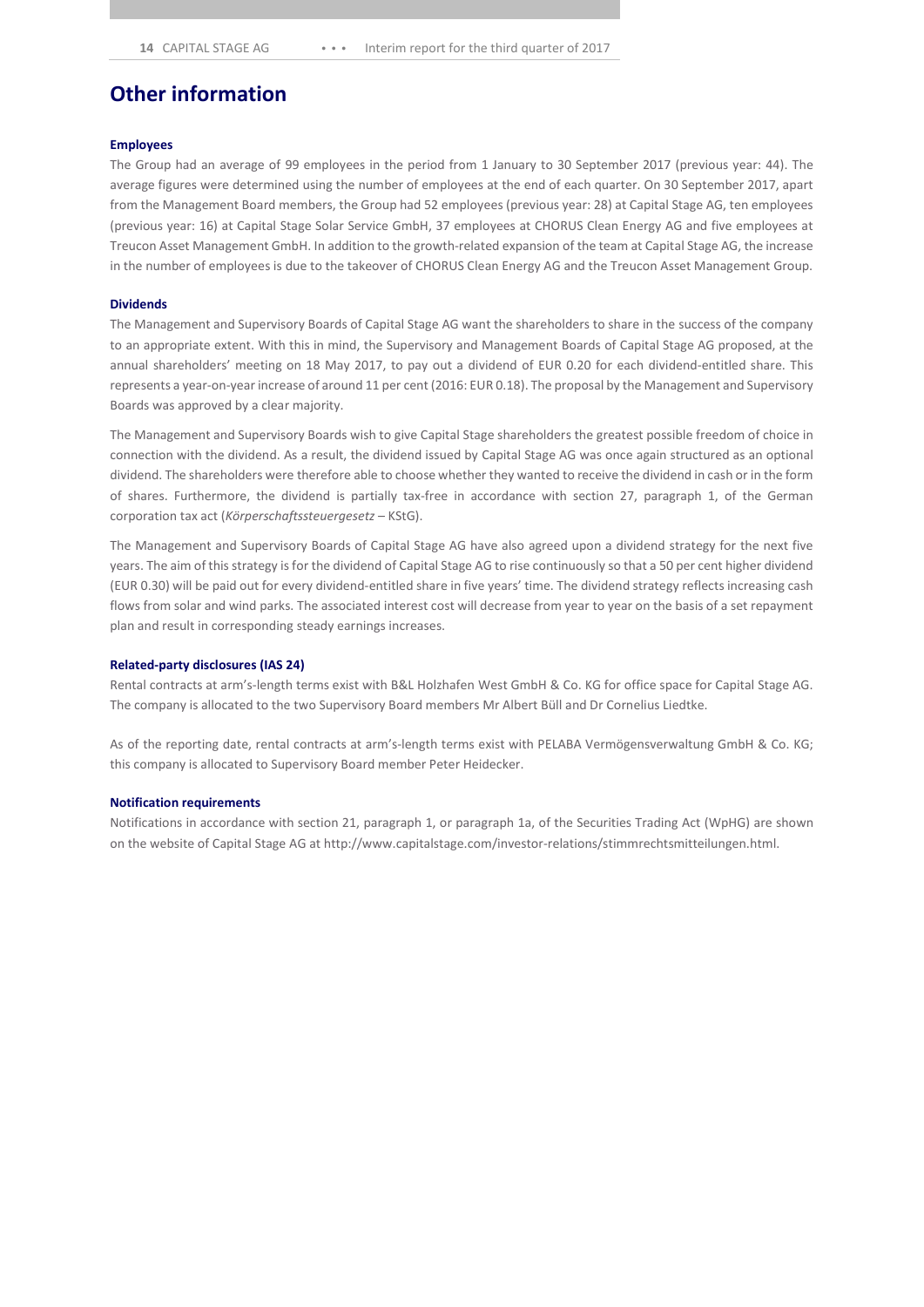# Condensed consolidated statement of comprehensive income (IFRS)

| in TEUR                                                                    | 01.01.-30.09.2017 | 01.01. - 30.09.2016 | Q3/2017       | Q3/2016    |
|----------------------------------------------------------------------------|-------------------|---------------------|---------------|------------|
| Revenue                                                                    | 179,789           | 107,528             | 66,014        | 42,678     |
| Other income                                                               | 27,275            | 17,299              | 9,967         | 11,840     |
| Cost of materials                                                          | $-1,096$          | $-702$              | $-392$        | $-294$     |
| Personnel expenses                                                         | $-7,156$          | $-4,355$            | $-2,547$      | $-1,574$   |
| of which in share-based remuneration                                       | $-100$            | $-128$              | $-33$         | $-47$      |
| Other expenses                                                             | $-33,987$         | $-19,830$           | $-9,976$      | $-6,645$   |
| Earnings before interest, taxes, depreciation<br>and amortisation (EBITDA) | 164,826           | 99,939              | 63,066        | 46,005     |
| Depreciation and amortisation                                              | $-75,711$         | $-38,621$           | $-25,936$     | $-13,402$  |
| Earnings before interest and taxes (EBIT)                                  | 89,115            | 61,318              | 37,130        | 32,604     |
| <b>Financial income</b>                                                    | 10,494            | 961                 | 5,290         | 510        |
| <b>Financial expenses</b>                                                  | $-46,077$         | $-41,130$           | $-17,510$     | $-12,652$  |
| Earnings before taxes on income (EBT)                                      | 53,531            | 21,150              | 24,910        | 20,462     |
| Taxes on income                                                            | $-18,498$         | $-8,203$            | $-10,103$     | $-6,851$   |
| Consolidated profit for the period (EAT)                                   | 35,033            | 12,947              | 14,808        | 13,611     |
| Items which can be reclassified to profit or loss                          |                   |                     |               |            |
| <b>Currency translation differences</b>                                    | 164               | 962                 | 11            | 233        |
| Hedging of cash flows - effective part of the<br>change in fair value      | 3,069             | $-9,230$            | 41            | $-1,559$   |
| Change in the market value of available-for-sale<br>financial assets       | $-248$            | 0                   | $-72$         | 0          |
| Income taxes on items which can be reclassified<br>to profit or loss       | $-847$            | 2,677               | $-18$         | 452        |
| <b>Consolidated comprehensive income</b>                                   | 37,171            | 7,355               | 14,770        | 12,738     |
| Additions to earnings for the period                                       |                   |                     |               |            |
| Shareholders of Capital Stage AG                                           | 33,520            | 11,844              | 13,969        | 13,100     |
| Non-controlling interests                                                  | 1,261             | 1,103               | 587           | 511        |
| Interests of hybrid bondholders                                            | 252               | 0                   | 252           | 0          |
| Additions to Group comprehensive income for<br>the period                  |                   |                     |               |            |
| Shareholders of Capital Stage AG                                           | 35,658            | 6,252               | 13,931        | 12,226     |
| Non-controlling interests                                                  | 1,261             | 1,103               | 587           | 511        |
| Interests of hybrid bondholders                                            | 252               | 0                   | 252           | 0          |
| <b>Earnings per share</b>                                                  |                   |                     |               |            |
| Average number of shares in circulation in the<br>reporting period         |                   |                     |               |            |
| <b>Undiluted</b>                                                           | 127,358,629       | 79,801,917          | 128, 252, 214 | 82,832,000 |
| <b>Diluted</b>                                                             | 127,378,951       | 79,758,159          | 128,272,454   | 82,724,470 |
| Earnings per share (undiluted, in EUR)                                     | 0.26              | 0.15                | 0.11          | 0.16       |
| Earnings per share (diluted, in EUR)                                       | 0.26              | 0.15                | 0.11          | 0.16       |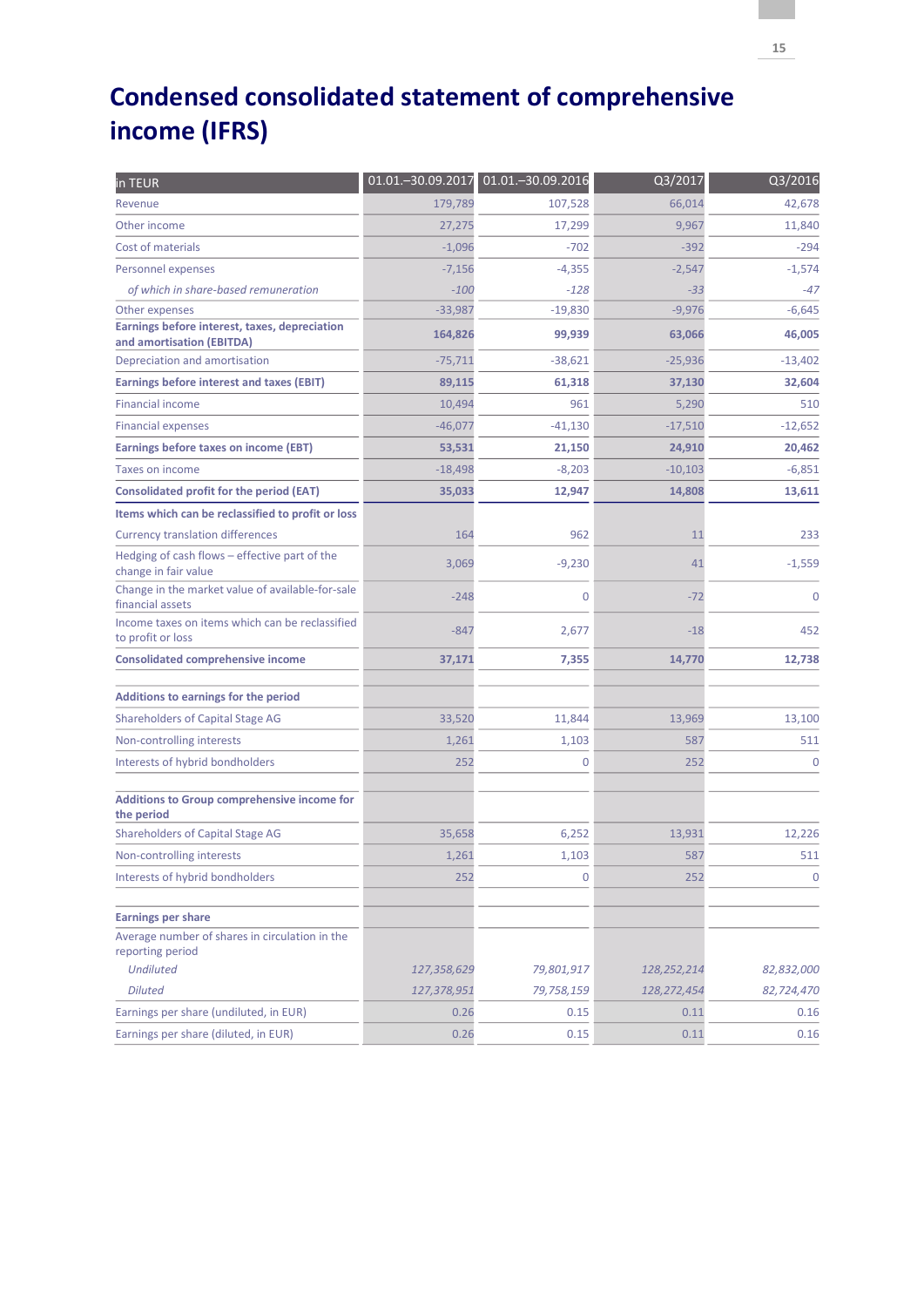# Condensed consolidated financial statements (IFRS)

| <b>Assets in TEUR</b>                                    | 30.09.2017 | 31.12.2016 |
|----------------------------------------------------------|------------|------------|
| Intangible assets                                        | 622,322    | 593,270    |
| Goodwill                                                 | 22,292     | 22,292     |
| Property, plant and equipment                            | 1,409,664  | 1,331,845  |
| Financial investments recognised using the equity method | 722        | 730        |
| <b>Financial investments</b>                             | 6,148      | 7,334      |
| Other accounts receivable                                | 14,771     | 14,178     |
| Deferred tax assets                                      | 106,131    | 118,588    |
| <b>Total non-current assets</b>                          | 2,182,050  | 2,088,237  |
| Inventories                                              | 320        | 327        |
| <b>Trade receivables</b>                                 | 53,415     | 31,352     |
| Non-financial assets                                     | 7,360      | 17,025     |
| Receivables from income taxes                            | 11,674     | 10,289     |
| Other current receivables                                | 12,086     | 17,588     |
| Cash and cash equivalents                                | 261,870    | 188,979    |
| Cash and cash equivalents                                | 194,568    | 125,802    |
| Restricted cash and cash equivalents                     | 67,302     | 63,177     |
| <b>Total current assets</b>                              | 346,726    | 265,560    |
| <b>Total assets</b>                                      | 2,528,776  | 2,353,797  |

| Liabilities in TEUR                                     | 30.09.2017 | 31.12.2016 |
|---------------------------------------------------------|------------|------------|
| Subscribed capital                                      | 128,252    | 126,432    |
| Capital reserve                                         | 406,836    | 399,559    |
| Reserve for equity-settled employee<br>remuneration     | 444        | 344        |
| Other reserves                                          | $-1,830$   | $-3,967$   |
| Distributable profit                                    | 71,576     | 63,342     |
| <b>Equity holdings of Capital Stage AG shareholders</b> | 605,278    | 585,710    |
| Equity holdings of non-controlling shareholders         | 7,997      | 22,846     |
| Equity holdings of hybrid bondholders                   | 94,313     | $\Omega$   |
| <b>Total equity</b>                                     | 707,587    | 608,556    |
| Non-current liabilities to non-controlling shareholders | 6,263      | 5,997      |
| Non-current financial liabilities                       | 1,301,737  | 1,251,964  |
| Non-current leasing liabilities                         | 81,004     | 71,976     |
| Provisions for restoration obligations                  | 23,506     | 22,251     |
| Other non-current liabilities                           | 11,391     | 13,081     |
| Deferred tax liabilities                                | 225,305    | 217,951    |
| <b>Total non-current liabilities</b>                    | 1,649,207  | 1,583,220  |
| Current liabilities to non-controlling shareholders     | 13,410     | 12,573     |
| Liabilities from income taxes                           | 5,202      | 3,906      |
| <b>Current financial liabilities</b>                    | 115,253    | 102,771    |
| <b>Current leasing liabilities</b>                      | 7,812      | 5,688      |
| <b>Trade payables</b>                                   | 15,487     | 23,693     |
| Other current debt                                      | 14,818     | 13,390     |
| <b>Total current liabilities</b>                        | 171,981    | 162,021    |
| <b>Total equity and liabilities</b>                     | 2,528,776  | 2,353,797  |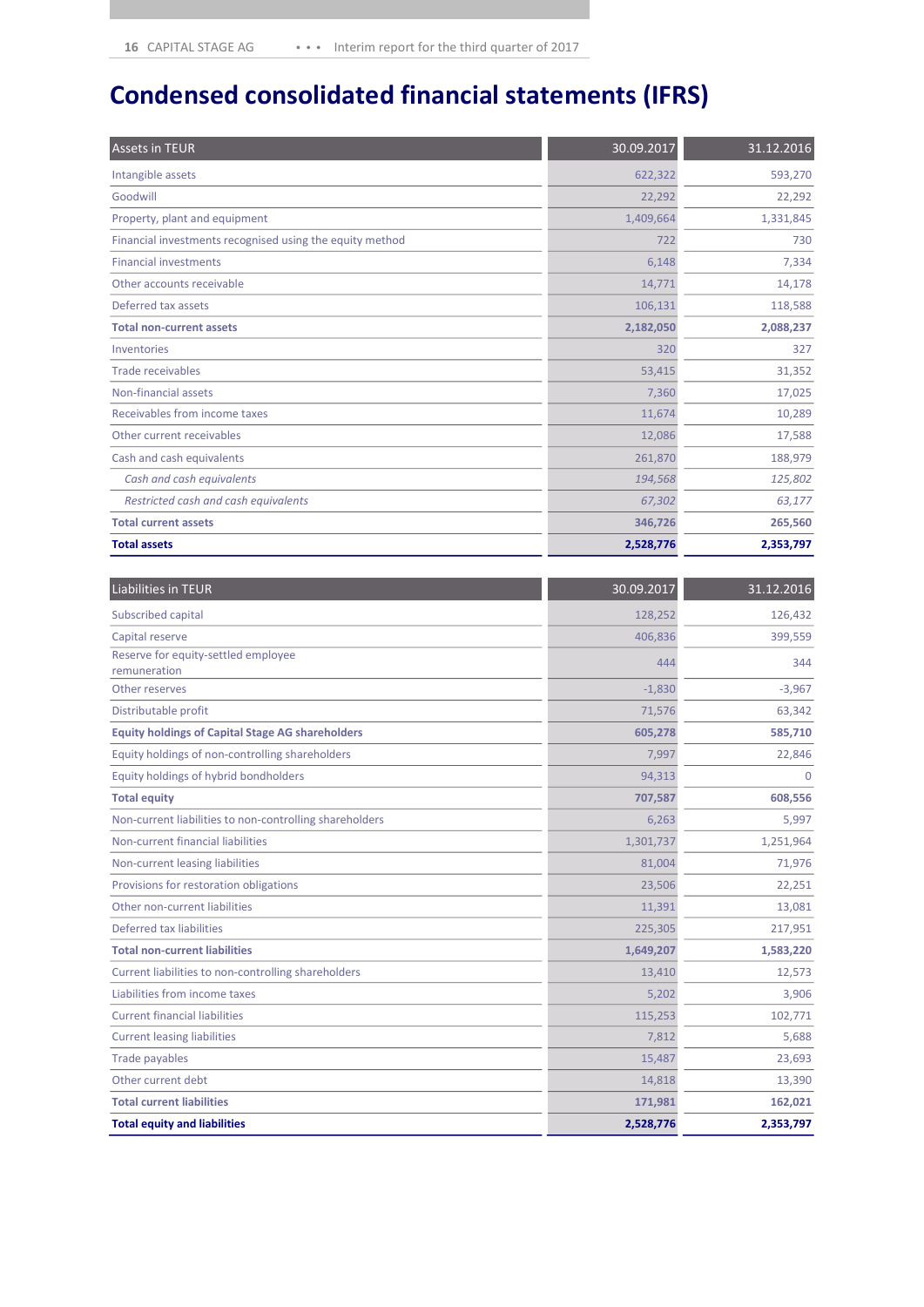# Condensed consolidated cash flow statement (IFRS)

| in TEUR                                      | 01.01. - 30.09.2017 | 01.01. - 30.09.2016 |
|----------------------------------------------|---------------------|---------------------|
| Net profit/loss for the period               | 35,033              | 12,947              |
| Cash flow from operating activities          | 118,778             | 69,842              |
| Cash flow from investing activities          | $-114,236$          | $-30,305$           |
| <b>Cash flow from financing activities</b>   | 62,977              | $-6,756$            |
| Change in cash and cash equivalents          | 67,520              | 32,781              |
| Changes in cash due to exchange rate changes | $-376$              | $-1,761$            |
| Cash and cash equivalents                    |                     |                     |
| As of 01.01.2017 (01.01.2016)                | 125,698             | 51,629              |
| As of 30.09.2017 (30.09.2016)                | 192,841             | 82,649              |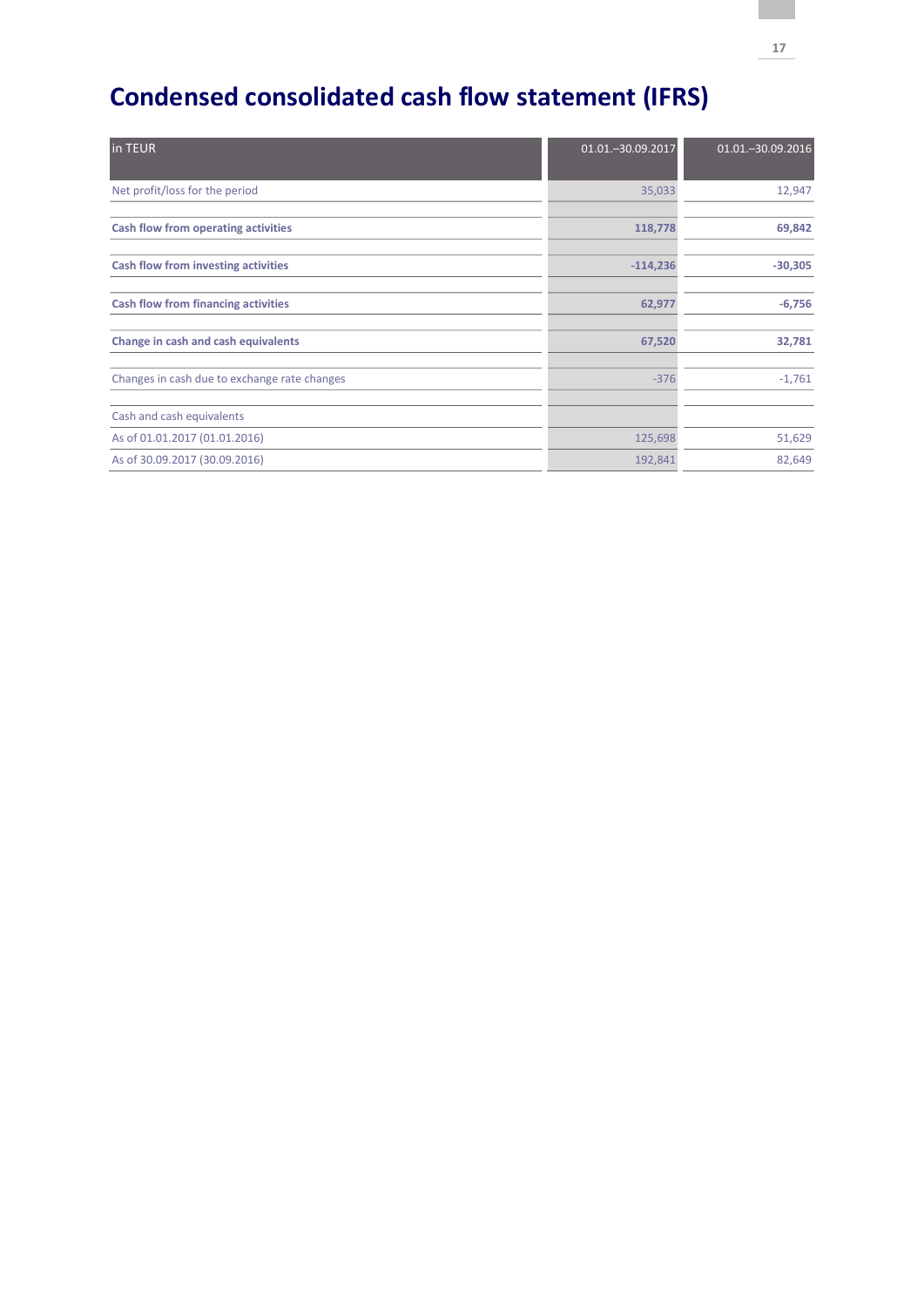# Condensed consolidated statement of changes in equity (IFRS)

| in TEUR                                                                | Subscribed capital | Capital reserve | <b>Currency translation</b><br>reserve | Hedge reserve | <b>Reserves from</b><br>changes in fair value |
|------------------------------------------------------------------------|--------------------|-----------------|----------------------------------------|---------------|-----------------------------------------------|
|                                                                        |                    |                 |                                        |               |                                               |
| As of 01.01.2016 <sup>1</sup>                                          | 75,484             | 108,651         | 71                                     | $-2,265$      |                                               |
| <b>Consolidated comprehensive</b><br>income for the period             |                    |                 | 962                                    | $-6,554$      |                                               |
| <b>Dividends</b>                                                       |                    |                 |                                        |               |                                               |
| Income and expenses recorded<br>directly in equity                     |                    |                 |                                        |               |                                               |
| Changes from capital measures                                          | 7,349              | 42,207          |                                        |               |                                               |
| <b>Issue costs</b>                                                     |                    | $-1,679$        |                                        |               |                                               |
| As of 30.09.2016                                                       | 82,832             | 149,179         | 1,033                                  | $-8,819$      |                                               |
| As of 01.01.2017                                                       | 126,432            | 399,559         | 1,062                                  | $-4,887$      | $-142$                                        |
| <b>Consolidated comprehensive</b><br>income for the period             |                    |                 | 164                                    | 2,159         | $-185$                                        |
| <b>Dividends</b>                                                       |                    |                 |                                        |               |                                               |
| Income and expenses recorded<br>directly in equity                     |                    |                 |                                        |               |                                               |
| Changes from capital measures                                          | 1,820              | 8,973           |                                        |               |                                               |
| Issue of hybrid bonds                                                  |                    |                 |                                        |               |                                               |
| <b>Transactions with shareholders</b><br>recognised directly in equity |                    | $-1,604$        |                                        |               |                                               |
| <b>Issue costs</b>                                                     |                    | $-92$           |                                        |               |                                               |
| Acquisition of shares from non-<br>controlling interests               |                    |                 |                                        |               |                                               |
| As of 30.09.2017                                                       | 128,252            | 406,836         | 1,226                                  | $-2,728$      | $-327$                                        |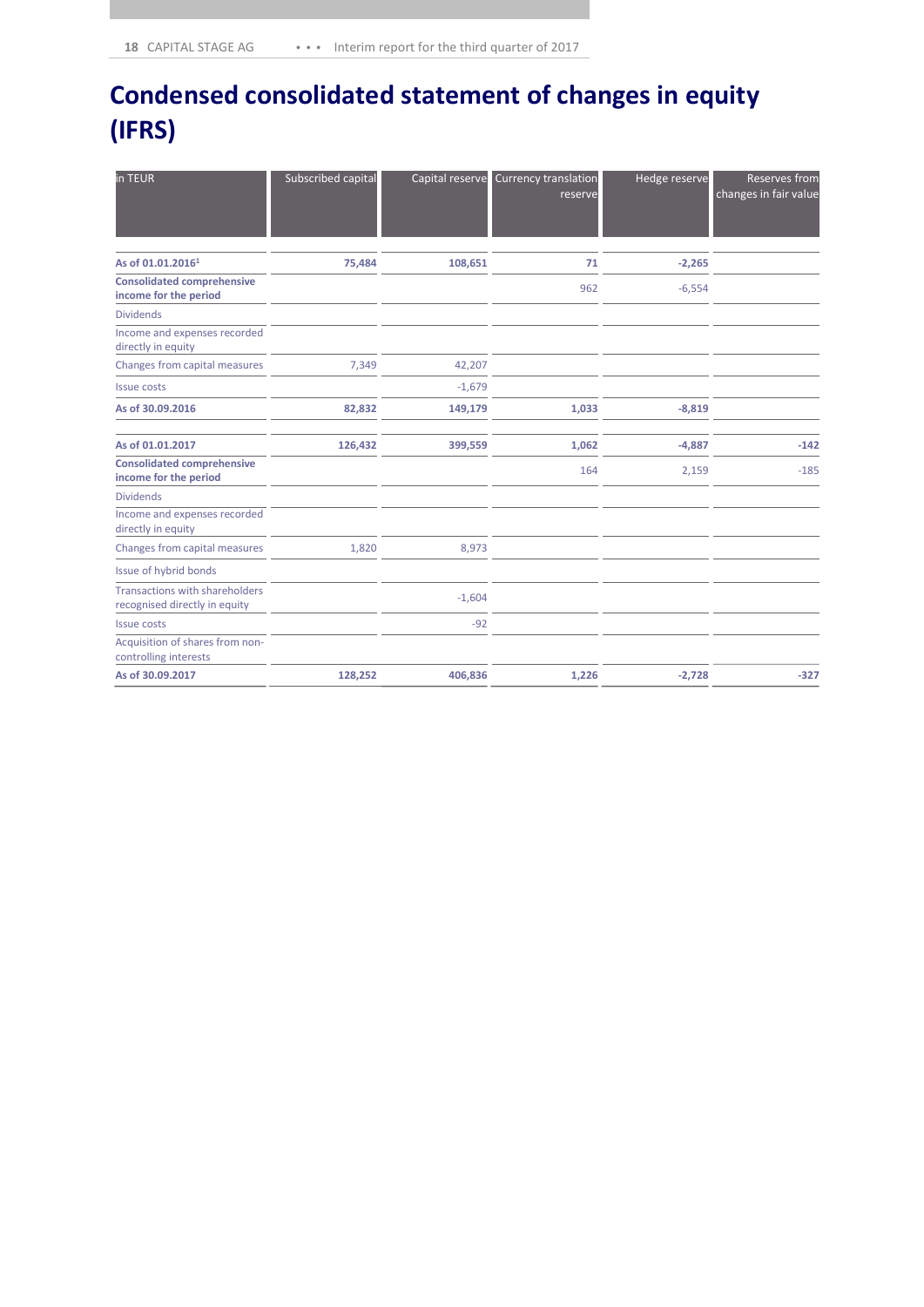| in TEUR                                                                | Reserve for equity-<br>settled employee<br>remuneration | Distributable<br>profit/loss | Equity holdings of<br>non-controlling<br>shareholders | Equity holdings of<br>hybrid bondholders | Total     |
|------------------------------------------------------------------------|---------------------------------------------------------|------------------------------|-------------------------------------------------------|------------------------------------------|-----------|
| As of 01.01.2016 <sup>1</sup>                                          | 425                                                     | 66,834                       | 7,794                                                 |                                          | 256,994   |
| <b>Consolidated comprehensive</b><br>income for the period             |                                                         | 11,844                       | 1,103                                                 |                                          | 7,355     |
| <b>Dividends</b>                                                       |                                                         | $-14,891$                    | $-735$                                                |                                          | $-15,626$ |
| Income and expenses recorded<br>directly in equity                     | 128                                                     |                              |                                                       |                                          | 128       |
| Changes from capital measures                                          |                                                         |                              |                                                       |                                          | 49,556    |
| <b>Issue costs</b>                                                     |                                                         |                              |                                                       |                                          | $-1,679$  |
| As of 30.09.2016                                                       | 554                                                     | 63,787                       | 8,162                                                 |                                          | 296,728   |
| As of 01.01.2017                                                       | 344                                                     | 63,342                       | 22,846                                                |                                          | 608,556   |
| <b>Consolidated comprehensive</b><br>income for the period             |                                                         | 33,520                       | 1,261                                                 | 252                                      | 37,171    |
| <b>Dividends</b>                                                       |                                                         | $-25,286$                    |                                                       |                                          | $-25,286$ |
| Income and expenses recorded<br>directly in equity                     | 100                                                     |                              |                                                       |                                          | 100       |
| Changes from capital measures                                          |                                                         |                              |                                                       |                                          | 10,793    |
| Issue of hybrid bonds                                                  |                                                         |                              |                                                       | 97,300                                   | 97,300    |
| <b>Transactions with shareholders</b><br>recognised directly in equity |                                                         |                              |                                                       |                                          | $-1,604$  |
| Issue costs                                                            |                                                         |                              |                                                       | $-3,239$                                 | $-3,331$  |
| Acquisition of shares from non-<br>controlling interests               |                                                         |                              | $-16,110$                                             |                                          | $-16,110$ |
| As of 30.09.2017                                                       | 444                                                     | 71,576                       | 7,997                                                 | 94,313                                   | 707,587   |

 $1$  Some of the disclosures are not comparable with the disclosures made in the quarterly report as of 30 September 2016, as the previous year's figures were amended in accordance with IAS 8 during the 2016 financial year. The reason for the amendment lay in the adjustment of purchase price allocations previously made in respect of French parks and the accounting of an Italian park. Detailed information was published in the annual report for 2016.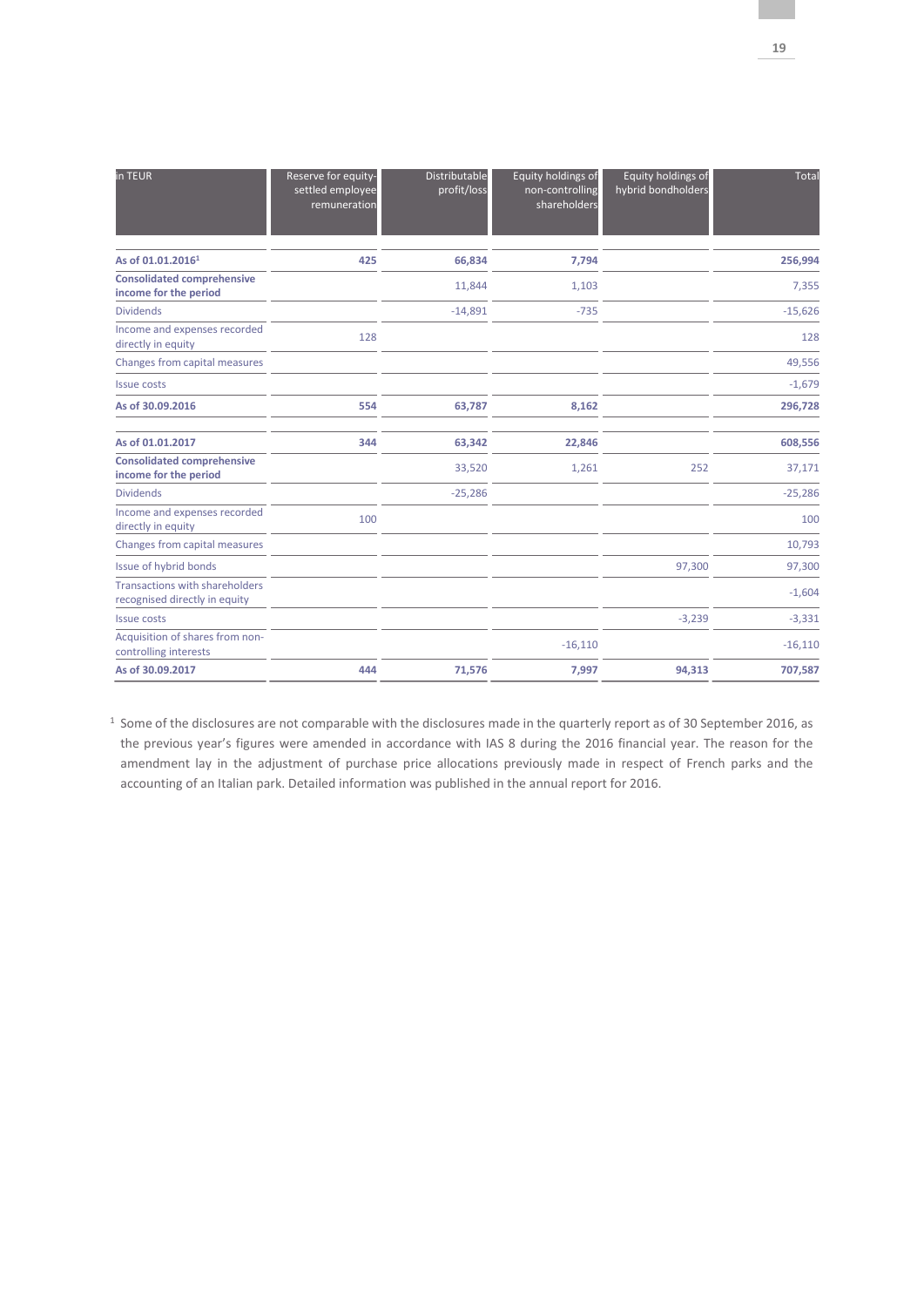# Condensed Group segment reporting (IFRS)

| in TEUR                                                                    | Administration | <b>PV Parks</b> | <b>PV Service</b> | Asset<br>Management |
|----------------------------------------------------------------------------|----------------|-----------------|-------------------|---------------------|
| <b>Revenue</b>                                                             | 3,327          | 146,752         | 2,611             | 2,035               |
| (Previous year's figures)                                                  | (0)            | (94, 556)       | (2,467)           | (0)                 |
| Earnings before interest, taxes, depreciation and<br>amortisation (EBITDA) | $-8,209$       | 139,298         | 1,097             | 1,972               |
| (Previous year's figures)                                                  | $(-5,903)$     | (94, 977)       | (886)             | (0)                 |
| Earnings before interest and taxes (EBIT)                                  | $-8,740$       | 82,160          | 1,055             | 1,689               |
| (Previous year's figures)                                                  | $(-5, 978)$    | (62, 972)       | (844)             | (0)                 |
| <b>Financial result</b>                                                    | 269            | $-30,436$       | 0                 | 1                   |
| (Previous year's figures)                                                  | $(-145)$       | $(-36, 269)$    | (0)               | (0)                 |
| Earnings before taxes on income (EBT)                                      | $-8,471$       | 51,723          | 1,055             | 1,690               |
| (Previous year's figures)                                                  | $(-6, 123)$    | (26, 703)       | (844)             | (0)                 |
| <b>Consolidated profit for the period (EAT)</b>                            | $-8,362$       | 35,912          | 835               | 1,043               |
| (Previous year's figures)                                                  | $(-6, 126)$    | (24, 126)       | (844)             | (0)                 |
| Earnings per share, undiluted                                              | $-0.07$        | 0.27            | 0.01              | 0.01                |
| (Previous year's figures)                                                  | $(-0.08)$      | (0.29)          | (0.01)            | (0.00)              |
| <b>Assets including investments</b>                                        | 622,401        | 1,943,019       | 4,081             | 19,747              |
| (as of 31.12.2016)                                                         | (513, 597)     | (1,908,457)     | (4,933)           | (20, 929)           |
| Capital expenditures (net)                                                 | $-13,391$      | $-50,888$       | 7                 | 174                 |
| (Previous year's figures)                                                  | $(-1, 716)$    | $(-24, 528)$    | $(-68)$           | (0)                 |
| <b>Debt</b>                                                                | 93,358         | 1,545,278       | 732               | 3,619               |
| (as of 31.12.2016)                                                         | (51,800)       | (1,554,500)     | (1,855)           | (4, 917)            |

| in TEUR                                                                    | <b>Wind Parks</b> | Reconciliation | Total         |
|----------------------------------------------------------------------------|-------------------|----------------|---------------|
| <b>Revenue</b>                                                             | 30,770            | $-5,705$       | 179,789       |
| (Previous year's figures)                                                  | (13, 375)         | $(-2, 871)$    | (107, 528)    |
| Earnings before interest, taxes, depreciation and<br>amortization (EBITDA) | 31,649            | $-980$         | 164,826       |
| (Previous year's figures)                                                  | (10,003)          | $(-24)$        | (99, 939)     |
| <b>Earnings before interest and taxes (EBIT)</b>                           | 13,920            | $-969$         | 89,115        |
| (Previous year's figures)                                                  | (3, 493)          | $(-13)$        | (61, 318)     |
| <b>Financial result</b>                                                    | $-3,959$          | $-1,458$       | $-35,584$     |
| (Previous year's figures)                                                  | $(-2, 911)$       | $(-843)$       | $(-40, 168)$  |
| Earnings before taxes on income (EBT)                                      | 9,961             | $-2,427$       | 53,531        |
| (Previous year's figures)                                                  | (582)             | $(-856)$       | (21, 150)     |
| Consolidated profit for the period (EAT)                                   | 7,525             | $-1,920$       | 35,033        |
| (Previous year's figures)                                                  | (545)             | $(-6, 443)$    | (12, 947)     |
| Earnings per share, undiluted                                              | 0.06              | $-0.01$        | 0.26          |
| (Previous year's figures)                                                  | (0.01)            | $(-0.08)$      | (0.15)        |
| <b>Assets including investments</b>                                        | 759,075           | $-819,547$     | 2,528,776     |
| (as of 31.12.2016)                                                         | (716, 327)        | $(-810, 446)$  | (2, 353, 797) |
| Capital expenditures (net)                                                 | $-46,503$         | $-3,634$       | $-114,236$    |
| (Previous year's figures)                                                  | $(-4,018)$        | (25)           | $(-30, 305)$  |
| <b>Debt</b>                                                                | 575,359           | $-397,157$     | 1,821,188     |
| (as of 31.12.2016)                                                         | (535, 302)        | $(-403, 131)$  | (1,745,241)   |
|                                                                            |                   |                |               |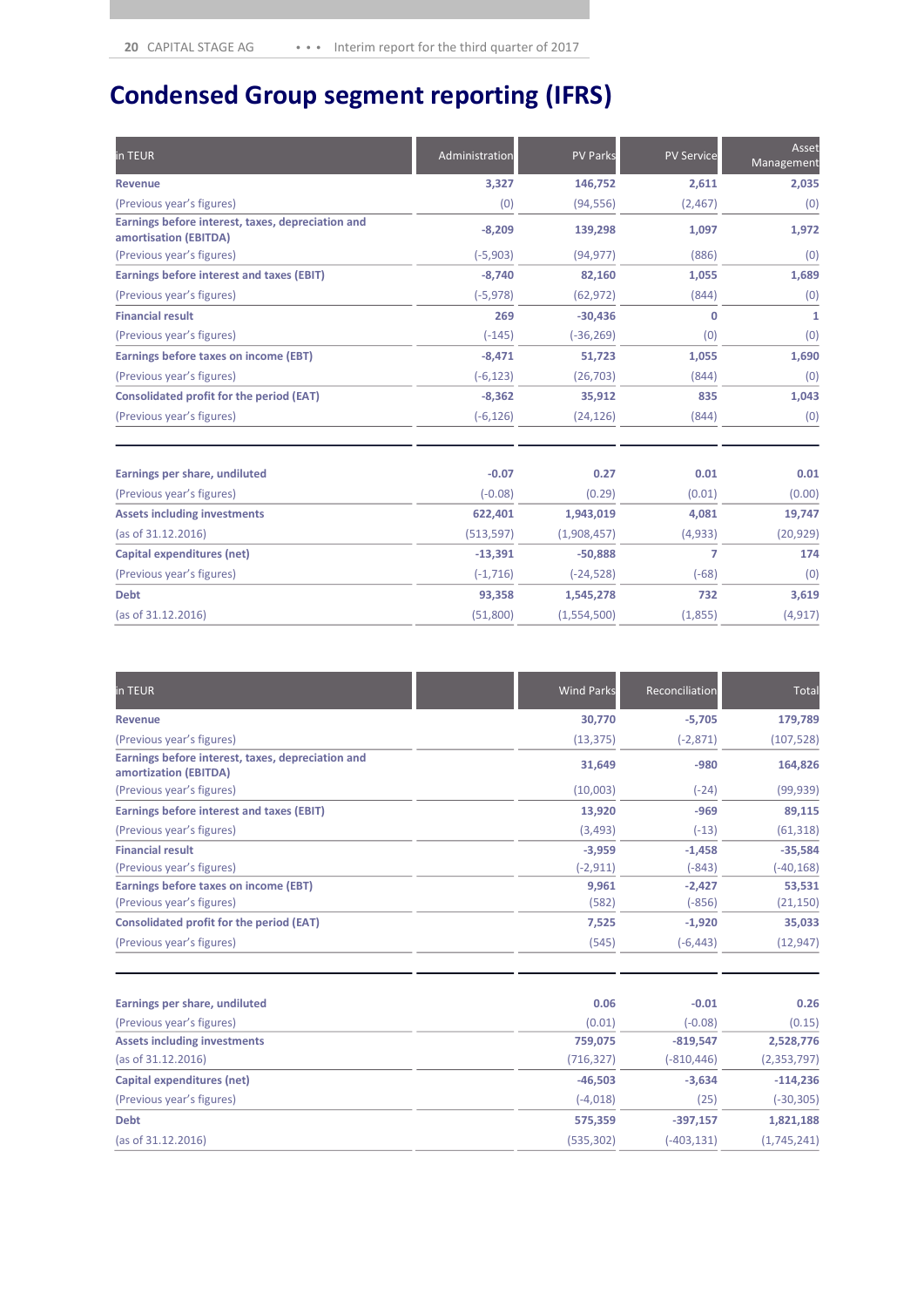# Declaration by the legal representatives

We declare that, to the best of our knowledge and according to the applicable accounting standards, the interim report as of 30 September 2017, in connection with the annual report for 2016, gives a true and fair view of the net assets and financial and earnings positions of the Group, and that the situation of the Group is presented in a true and fair way as to suitably describe the principal opportunities and risks associated with the expected development of the Group.

Hamburg, November 2017

Capital Stage AG

Management Board

Vial punt

 $6.72$ 

Dr. Dierk Paskert **Dr. Christoph Husmann** Holger Götze CEO CFO COO

11. 9.hr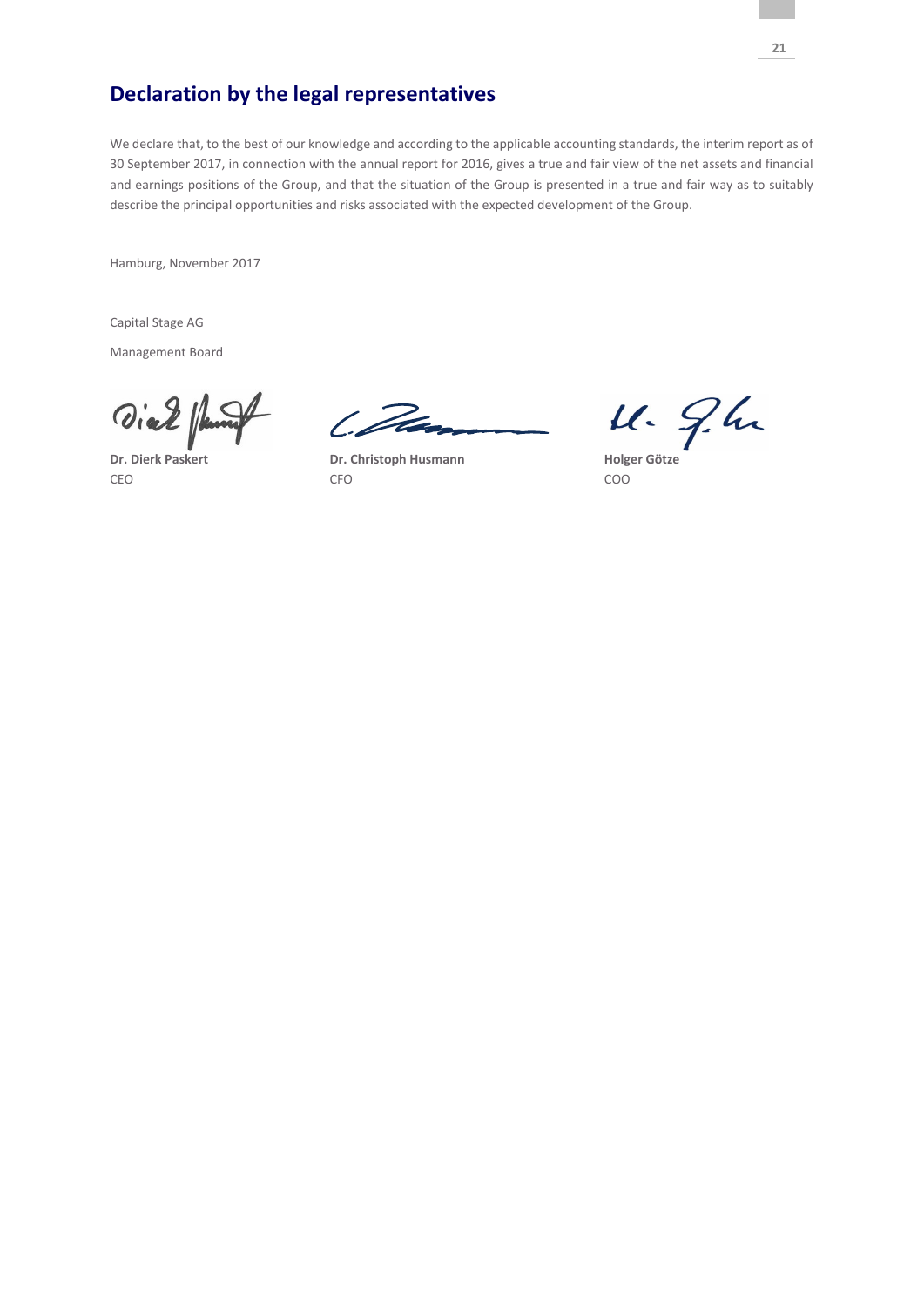# The Capital Stage share

| Key financial figures              |                                   |
|------------------------------------|-----------------------------------|
| Listed since                       | 28.07.1998                        |
| Subscribed capital                 | 128,252,214 EUR                   |
| Number of shares                   | 128.25 Mio.                       |
| Stock market segment               | <b>Prime Standard</b>             |
| Dividend 2014 per share            | 0.15 EUR                          |
| Dividend 2015 per share            | 0.18 EUR                          |
| Dividend 2016 per share            | 0.20 EUR                          |
| 52-week high                       | <b>6.78 EUR</b>                   |
| 52-week low                        | <b>5.85 EUR</b>                   |
| Share price (XX.11.2017)           | <b>6.42 EUR</b>                   |
| Market capitalisation (XX.11.2017) | 820 Mio. EUR                      |
| Indexes                            | SDAX, HASPAX, PPVX                |
| <b>Trading centres</b>             | Xetra, Frankfurt am Main, Hamburg |
| <b>ISIN</b>                        | DE 0006095003                     |
| Designated sponsor                 | <b>ODDO SEYDLER BANK AG</b>       |



| Capital Stage AG financial calendar 2017/2018<br><b>Date</b> | <b>Financial Event</b>                                          |
|--------------------------------------------------------------|-----------------------------------------------------------------|
| 11 to 12 January 2018                                        | ODDO BHF Lyon, Lyon                                             |
| 17 January 2018                                              | Kepler Cheuvreux 17th German Corporate Conference,<br>Frankfurt |
| 20 April 2018                                                | Bankhaus Lampe Conference, Baden-Baden                          |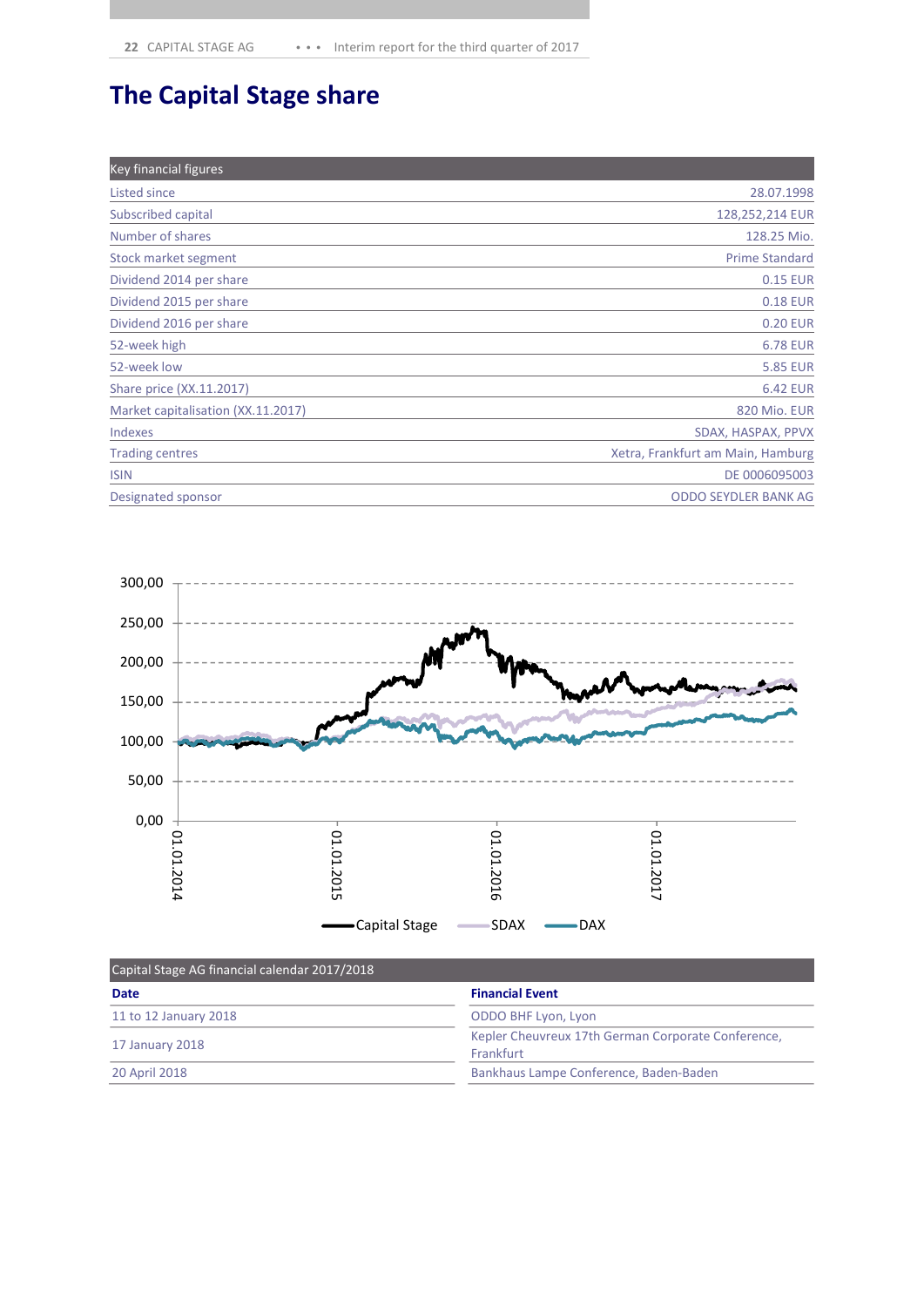# Forward-looking statements and forecasts

This report includes forward-looking statements based on current expectations, assumptions and forecasts by the Management Board and the information available to it. Known or unknown risks, uncertainties and influences may mean that the actual results, the financial position or the company's performance differ from the estimates provided here. We assume no obligation to update the forward-looking statements made in this report.

Differences may arise in percentages and figures quoted in this report due to rounding.

# **Contact**

Capital Stage AG Investor Relations Grosse Elbstrasse 59 22767 Hamburg, Germany

Tel.: +49 (0)40 378 562 242 Email: ir@capitalstage.com